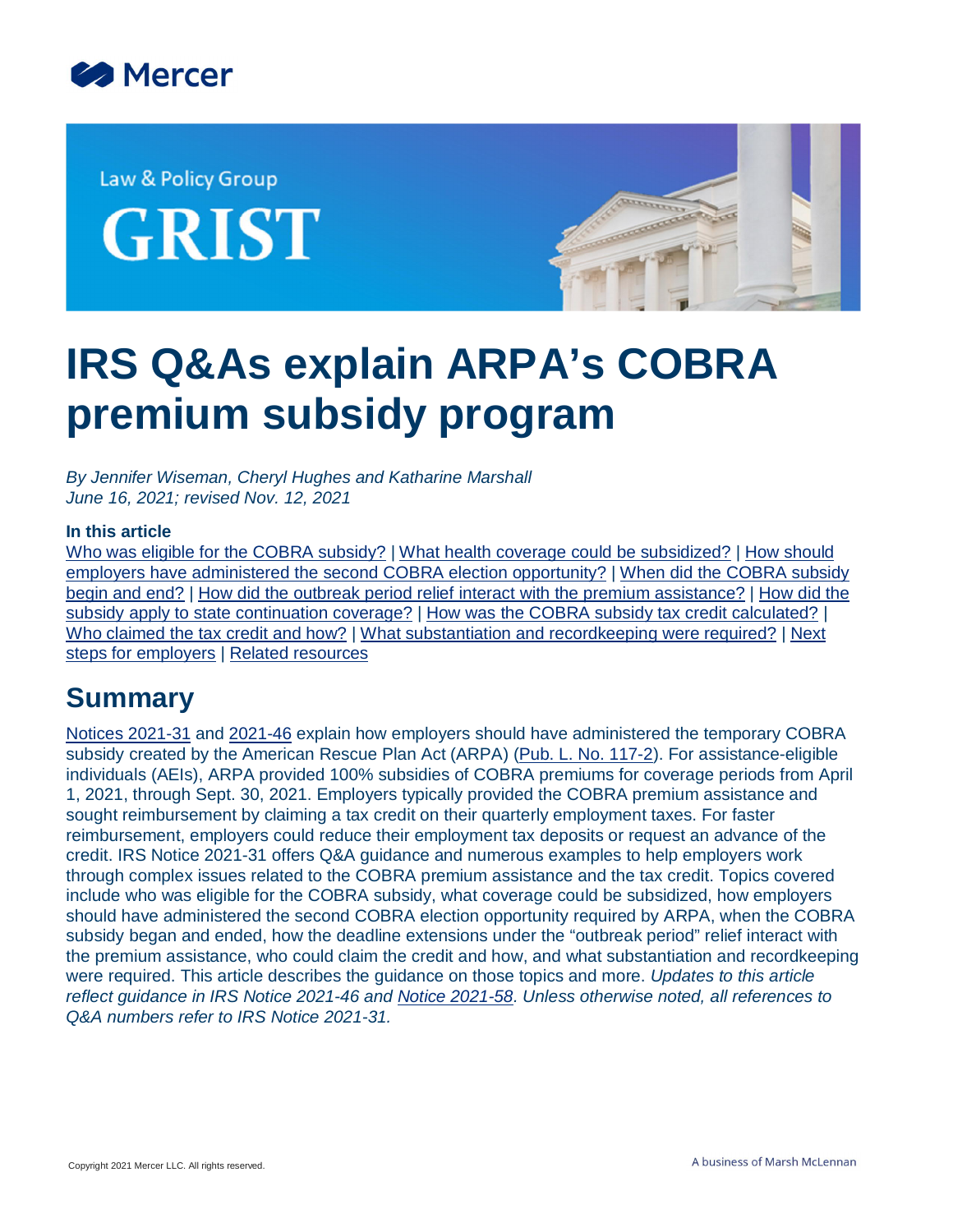# <span id="page-1-0"></span>**Who was eligible for the COBRA subsidy?**

Premium assistance under ARPA was limited to COBRA premiums for AEIs. To qualify as an AEI, a person had to be a [qualified beneficiary](#page-1-1) and meet all of the following requirements [Q&A 1]:

- Became eligible to elect COBRA coverage because of a reduction in hours or an involuntary employment termination (other than due to gross misconduct)
- Was eligible for COBRA coverage (or state continuation coverage) for some or all of the period from April 1 through Sept. 30, 2021
- Elected COBRA coverage

To receive the COBRA subsidy, the person also could not be [eligible](#page-6-0) for other disqualifying group health plan coverage or Medicare.

#### <span id="page-1-1"></span>**Who could be a qualified beneficiary?**

COBRA qualified beneficiaries include employees, their spouses and dependent children who meet two conditions:

- Were covered by the group health plan on the day before the qualifying event triggering loss of coverage — in this case, the employee's reduction of hours or involuntary termination
- Lost eligibility for the coverage due to the reduction of hours or involuntary termination of employment

Children born to or adopted by employees on COBRA coverage are also treated as qualified beneficiaries.

No other individuals, such as domestic partners, are qualified beneficiaries — even if they are covered dependents under an employer-sponsored plan, and even if the employer offers continued coverage similar to COBRA (often referred to as "COBRA-like" coverage). The ARPA COBRA subsidy didn't apply to their coverage. Other qualified beneficiaries receiving COBRA coverage were not entitled to the subsidy because the original qualifying event did not involve a reduction of hours or involuntary termination of employment. [Q&As 1, 2 and 19]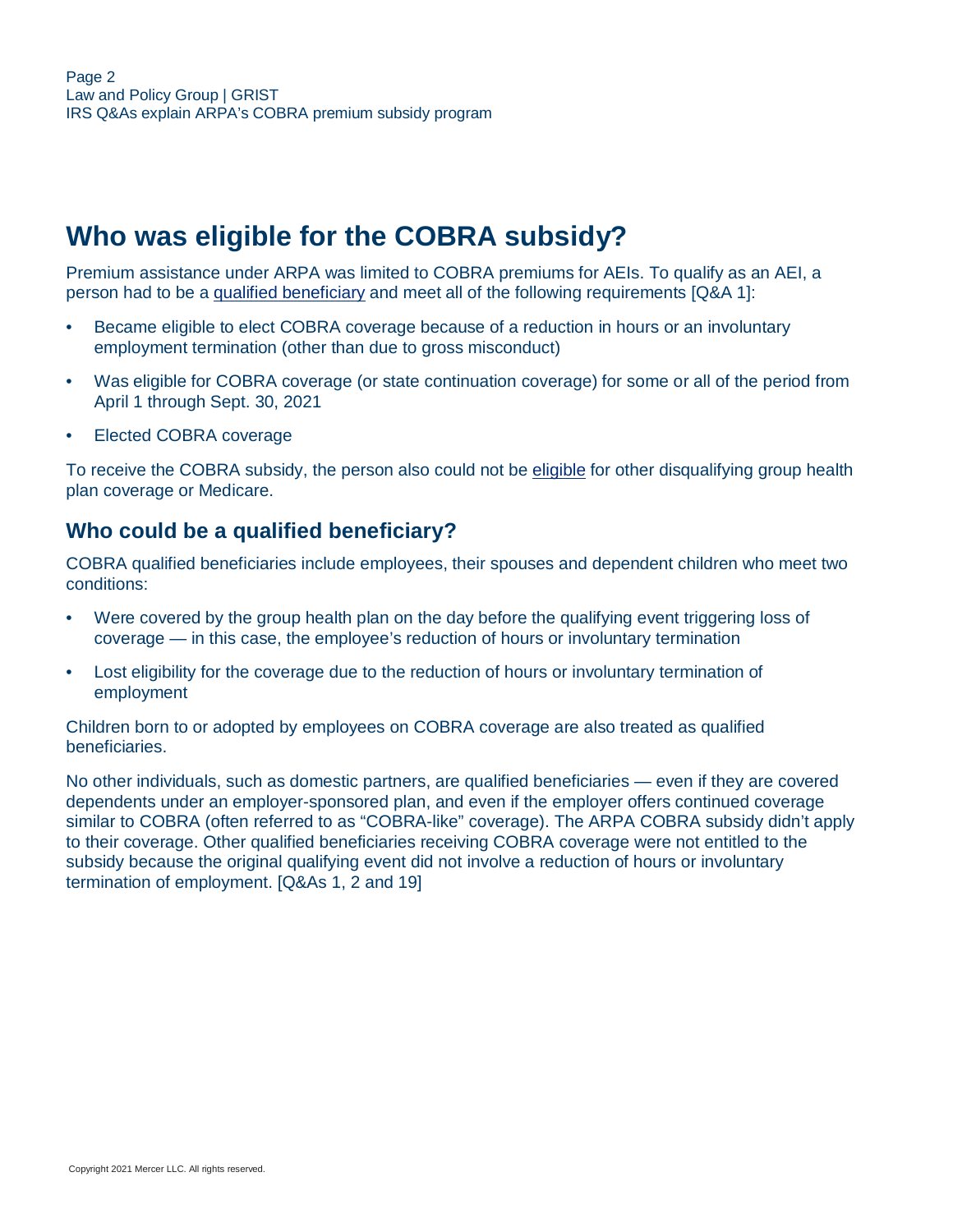The chart below lists who can be a COBRA qualified beneficiary.

| <b>Family member</b>                                    | <b>Qualified</b><br>beneficiary? | <b>Comments</b>                                                                                                                           |
|---------------------------------------------------------|----------------------------------|-------------------------------------------------------------------------------------------------------------------------------------------|
| <b>Employee</b>                                         | Yes                              |                                                                                                                                           |
| <b>Spouse, married before</b><br>qualifying event       | Yes                              |                                                                                                                                           |
| <b>Domestic partner</b>                                 | <b>No</b>                        | Not a COBRA qualified beneficiary, even if eligible to<br>continue coverage under a plan's terms or a state law                           |
| <b>Employee's child</b>                                 | Yes                              | If covered by the plan immediately before the qualifying<br>event or born to or adopted by the employee while on<br><b>COBRA</b> coverage |
| <b>Domestic partner's child</b>                         | Maybe                            | If child is the employee's dependent child under plan<br>terms                                                                            |
| <b>Other family members</b><br>(parents, grandchildren) | <b>No</b>                        | Not a COBRA qualified beneficiary, even if eligible to<br>continue coverage under a plan's terms                                          |
| <b>Spouse, married after</b><br>qualifying event        | <b>No</b>                        | Can be added to an employee's COBRA coverage, but<br>not a qualified beneficiary                                                          |
| <b>Common-law spouse</b>                                | Yes                              | If established in a jurisdiction that recognizes common-<br>law marriage before the qualifying event                                      |

#### **What is a reduction in hours or involuntary termination of employment?**

For purposes of the COBRA subsidy, a reduction in hours included both involuntary and voluntary decreases in hours worked. [Q&A 21] In contrast, the COBRA subsidy was available only for "involuntary" terminations of employment. IRS defines involuntary termination as:

severance from employment due to the independent exercise of the unilateral authority of the employer to terminate the employment, other than due to the employee's implicit or explicit request, where the employee was willing and able to continue performing services. [Q&A 24]

The IRS underscores that whether a termination was involuntary depended on each situation's facts and circumstances. For example, an employer may have designated a termination as voluntary, but the termination would have been involuntary for COBRA subsidy purposes if facts and circumstances showed that the employee was willing and able to continue to work, but quit because the employee knew of the employer's intent to terminate. [Q&A 24]

The next chart lists events addressed in IRS Notice 2021-31 and indicates whether each event was a reduction in hours or an involuntary termination. Note that a reduction in hours or an involuntary termination must result in a loss of eligibility for health coverage to be a COBRA qualifying event.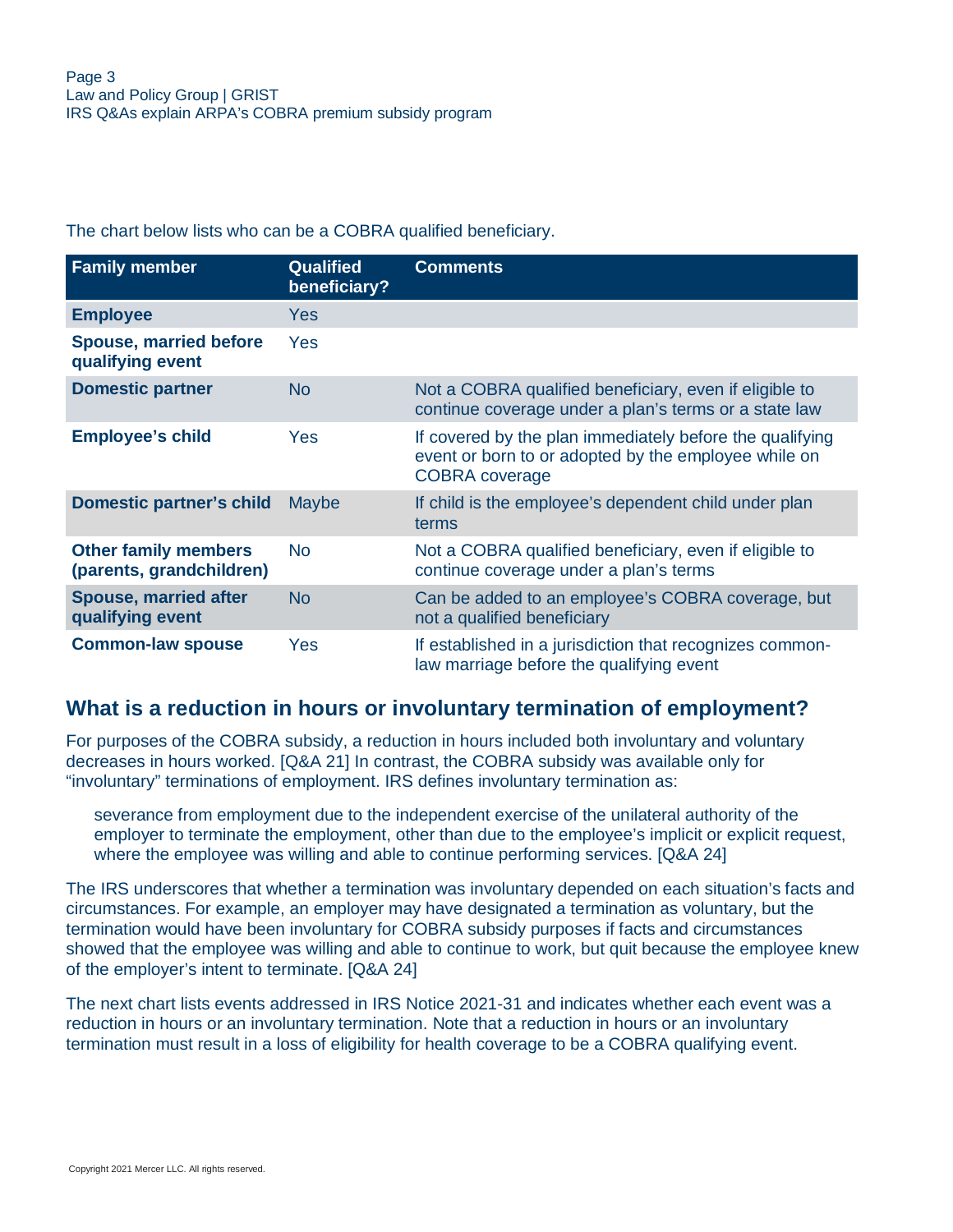| <b>Examples in Q&amp;As</b>                                                                                             | <b>Reduction in hours or involuntary termination?</b>                                                                                                                                   |
|-------------------------------------------------------------------------------------------------------------------------|-----------------------------------------------------------------------------------------------------------------------------------------------------------------------------------------|
| <b>Termination for cause</b>                                                                                            | Yes, an involuntary termination [Q&A 27]                                                                                                                                                |
| <b>Termination for gross misconduct</b>                                                                                 | No, not a COBRA qualifying event [Q&A 2]                                                                                                                                                |
| <b>Reduction in hours initiated by the</b><br>employee                                                                  | Yes, a reduction in hours [Q&A 21]                                                                                                                                                      |
| <b>Employee's death</b>                                                                                                 | No, neither a reduction in hours nor an involuntary<br>termination [Q&A 33]                                                                                                             |
| <b>Retirement</b>                                                                                                       | Generally no, but could be an involuntary termination if<br>the employee expected to face termination absent the<br>retirement and was willing and able to continue working<br>[Q&A 26] |
| <b>Furlough</b>                                                                                                         | Yes, a reduction in hours [Q&A 22]                                                                                                                                                      |
| Employee quits in response to an<br>involuntary material reduction in hours.                                            | Yes, an involuntary termination [Q&A 32]                                                                                                                                                |
| Strike initiated by employees (or their<br>representatives) or a lockout initiated by<br>the employer                   | Yes, a reduction in hours as long as the employer and<br>employee intend to maintain the employment<br>relationship [Q&A 23]                                                            |
| <b>Employer terminates an employee absent</b><br>from work due to illness or disability.                                | Yes, an involuntary termination [Q&A 25]                                                                                                                                                |
| <b>Employee absent from work due to illness</b><br>or disability, but employer takes no action<br>to terminate employee | Yes, a reduction in hours [Q&A 25]                                                                                                                                                      |
| <b>Resignation because of material</b><br>geographic change                                                             | Yes, an involuntary termination [Q&A 28]                                                                                                                                                |
| <b>Window program*</b>                                                                                                  | Yes, an involuntary termination [Q&A 29]                                                                                                                                                |
| <b>Employment contract not renewed</b>                                                                                  | Generally yes, unless the parties understood that the<br>contract was for a set term and would not be renewed<br>[Q&A 34]                                                               |
| <b>Employee's divorce</b>                                                                                               | No, neither a reduction in hours nor an involuntary<br>termination [Q&A 8]                                                                                                              |
| Dependent aging out of eligibility                                                                                      | No, neither a reduction in hours nor an involuntary<br>termination [Q&A 8]                                                                                                              |
| <b>Employee quits due to concerns about</b><br>workplace safety.                                                        | No, unless employee was "constructively discharged"<br>because of employer's action/inaction resulting in a<br>negative change [Q&A 30]                                                 |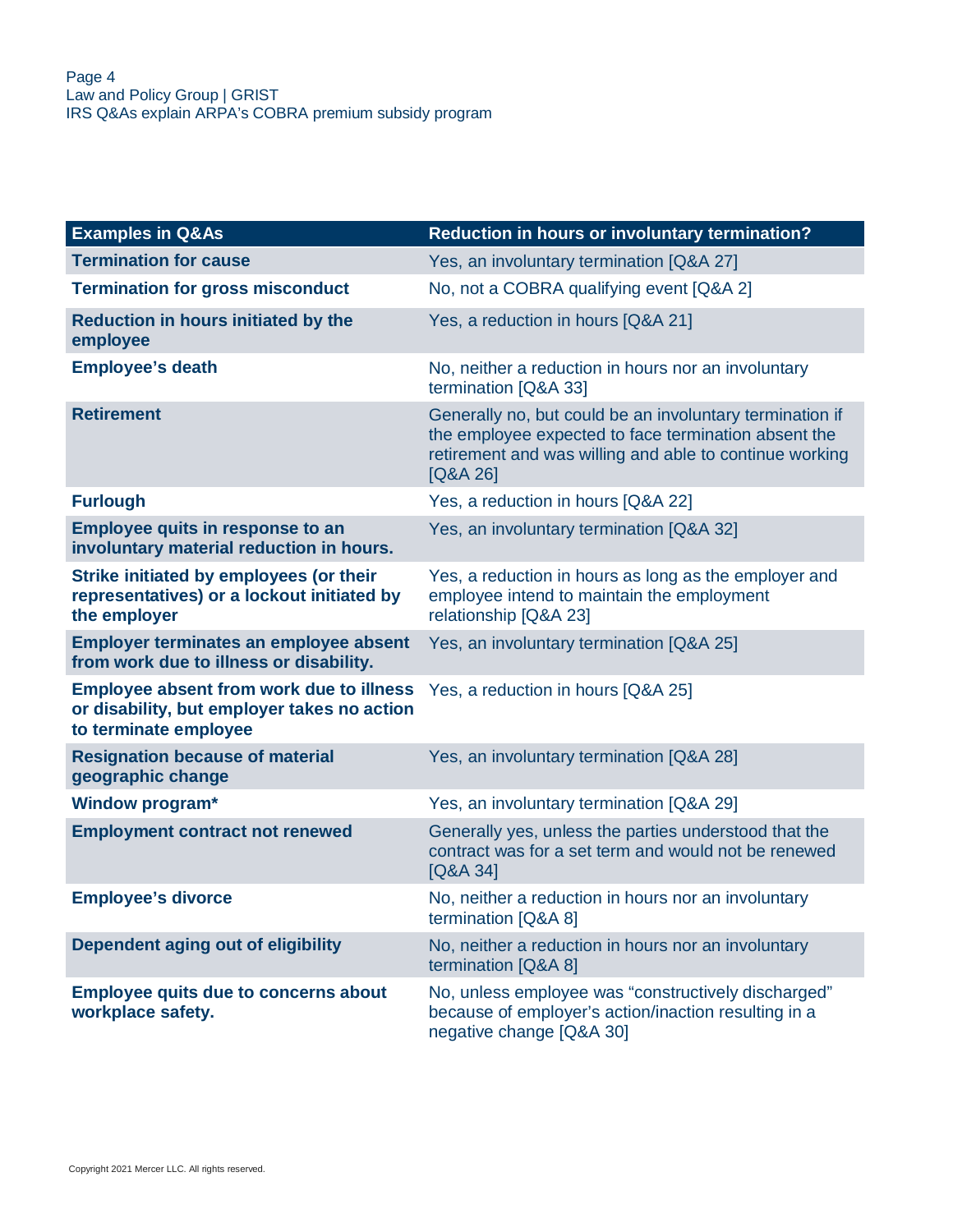| <b>Examples in Q&amp;As</b>                                                                                   | <b>Reduction in hours or involuntary termination?</b>                                                                                                                                                                                             |
|---------------------------------------------------------------------------------------------------------------|---------------------------------------------------------------------------------------------------------------------------------------------------------------------------------------------------------------------------------------------------|
| <b>Employee quits because of loss of</b><br>childcare or in-person school.                                    | No, neither a reduction in hours or involuntary<br>termination, but could be a reduction in hours if the<br>employee actually took temporary leave and both the<br>employee and employer intended for the employee to<br>return to work. [Q&A 31] |
| Employee reduces hours (to zero or some<br>other amount) because of loss of<br>childcare or in-person school. | Yes, a reduction in hours if employee took temporary<br>leave and both the employee and employer intend for<br>the employee to return to work [Q&A 31]                                                                                            |
| * Notice 2021-31 refers to Treas. Reg. Section $31.3121(v)(2)-1(b)(4)(v)$ for window plan requirements.       |                                                                                                                                                                                                                                                   |

**When was the subsidy available due to a furlough?** Many employers furloughed employees during the COVID-19 pandemic, so the IRS includes several helpful Q&As addressing whether furloughed employees were subsidy-eligible. The IRS uses "furlough" to mean a temporary loss of employment or a reduction in hours after which both the employer and employee expected that the employee would return to work. Even though furloughs are typically reductions in hours, whether the COBRA subsidy was available to a particular furloughed employee depended on the circumstances, as the following chart shows. [Q&As 22 and 32]

| Impact of furlough on employees'<br>group health plan coverage                                                   | subsidy-<br>eligible? | <b>Potentially Comments</b>                                                                                                                |
|------------------------------------------------------------------------------------------------------------------|-----------------------|--------------------------------------------------------------------------------------------------------------------------------------------|
| Group health plan coverage ends<br>during furlough.                                                              | <b>Yes</b>            | Furloughed employees had a reduction in hours<br>resulting in a loss of group health plan coverage.                                        |
| <b>Employees remain eligible during</b><br>furlough but are charged a higher<br>amount than active employees.    | Yes                   | Furloughed employees had a reduction in hours<br>resulting in loss of group health plan coverage.                                          |
| <b>Employees remain eligible during</b><br>furlough and are charged the same<br>(or less than) active employees. | <b>No</b>             | No COBRA qualifying event occurred since<br>furloughed employees did not lose coverage.                                                    |
| <b>Employees quit as a result of a</b><br>furlough.                                                              | Yes                   | Quitting in response to reduced hours is<br>considered an involuntary termination, which<br>results in loss of group health plan coverage. |

The last row of the chart may surprise some employers that considered employees who quit because of a furlough to have terminated voluntarily. Such employers had to identify those employees and offer them (and their spouses and dependent children) subsidized COBRA coverage.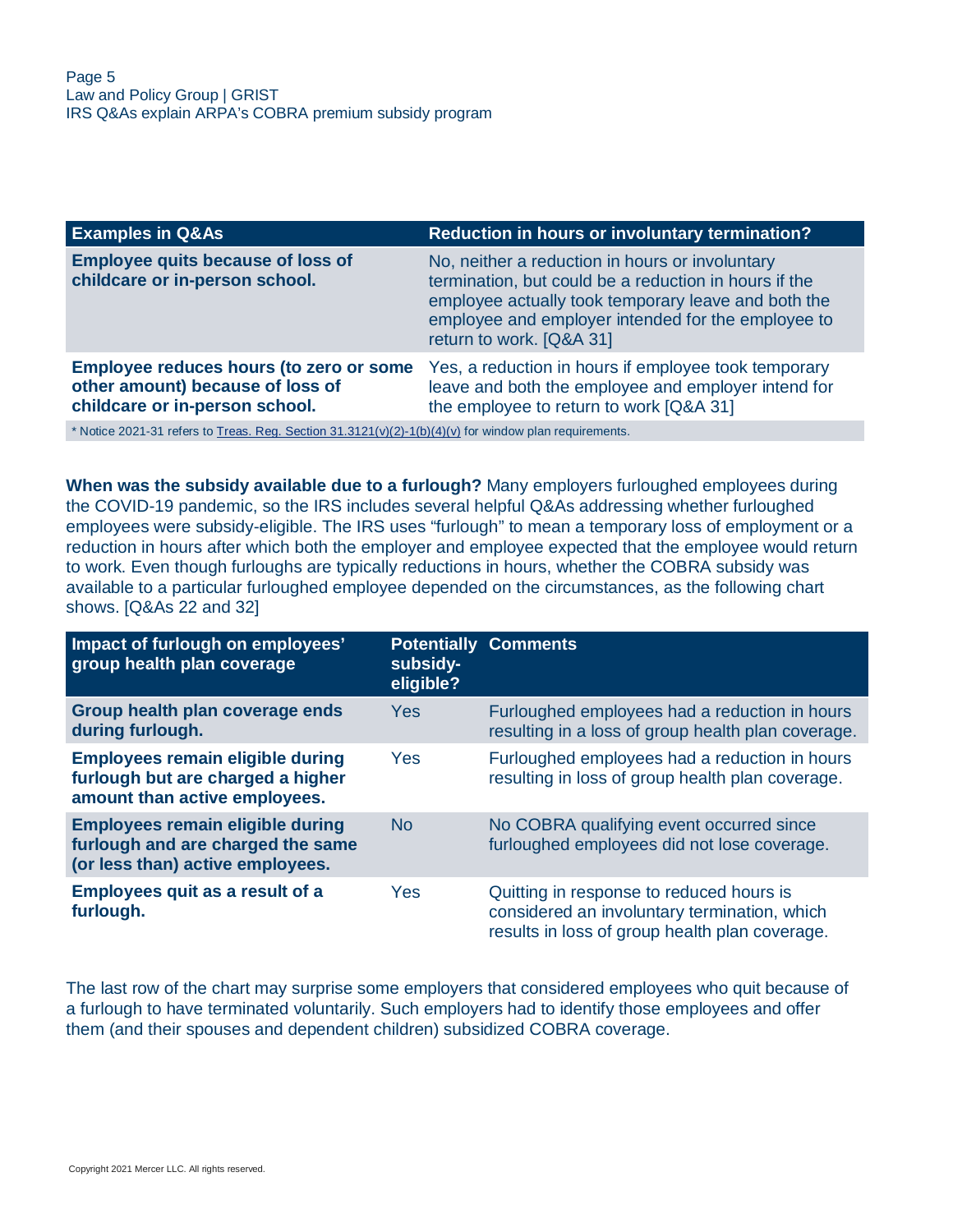**Involuntary termination or reduction in hours had to be the first COBRA qualifying event.** Some qualified beneficiaries have multiple qualifying events. The IRS clarifies that the COBRA subsidy was only available to qualified beneficiaries for whom an involuntary termination or a reduction in hours was their first qualifying event. [Q&A 14] For example, if a spouse initially elected COBRA due to a divorce, the employee's later involuntary termination would not allow the spouse to get the COBRA subsidy.

**Multiple involuntary terminations/reduction in hours.** The same person could be an AEI more than once if the person lost coverage due to multiple involuntary terminations or reductions in hours. [Q&A 3]

*Example.* Mark was involuntarily terminated on March 31, 2021. He elected COBRA and became an AEI on April 1 (the date he lost coverage). On July 1, Mark's COBRA subsidy ended when he became eligible for disqualifying coverage (his spouse's group health plan, in which Mark enrolls). Mark's spouse was involuntarily terminated on July 31, and Mark became an AEI again. Mark was eligible for subsidized COBRA under his spouse's plan beginning Aug. 1.

**Subsidy available for certain extended coverage after an involuntary termination or a reduction in hours.** An individual who experienced a reduction in hours or an involuntary termination as a *first* COBRA qualifying event and elected COBRA may have been eligible for the ARPA subsidy during periods of extended coverage. Q&A 17 explains that those individuals may have been eligible for the COBRA subsidy for any period of extended COBRA coverage between April 1 and Sept. 30, 2021, due to any of the following:

- A disability
- A second qualifying event
- An extension under a state mini-COBRA law, such as California or New York's continuation coverage laws for insured plans

*Example.* Ann was involuntarily terminated on June 1, 2019. She elected self-only COBRA coverage in her employer's group health plan, which is an insured plan issued in California. Under California law, the insurer must offer 36 months of continued coverage, so Ann could continue her COBRA coverage until May 31, 2022. If Ann was otherwise subsidy-eligible, she should not have been charged premiums for coverage periods between April 1 and Sept. 30, 2021.

Notice 2021-46 [Q&A 1] clarifies that the subsidy may have been available even if the plan wasn't notified of the extension before April 1, 2021.

*Example.* After involuntary termination, Ted elected COBRA coverage effective Oct. 1, 2019. His 18 months of COBRA coverage expired March 31, 2021. The Social Security Administration issued a disability determination on March 1, 2020, finding Ted disabled as of Nov. 1, 2019. Although Ted didn't notify the plan about this determination until April 10, 2021, if he was otherwise subsidyeligible, he could have elected subsidized COBRA coverage beginning April 1, 2021. The [outbreak](#page-11-1) [period relief](#page-11-1) extended the 60-day deadline to inform the plan about the disability determination to April 30, 2021.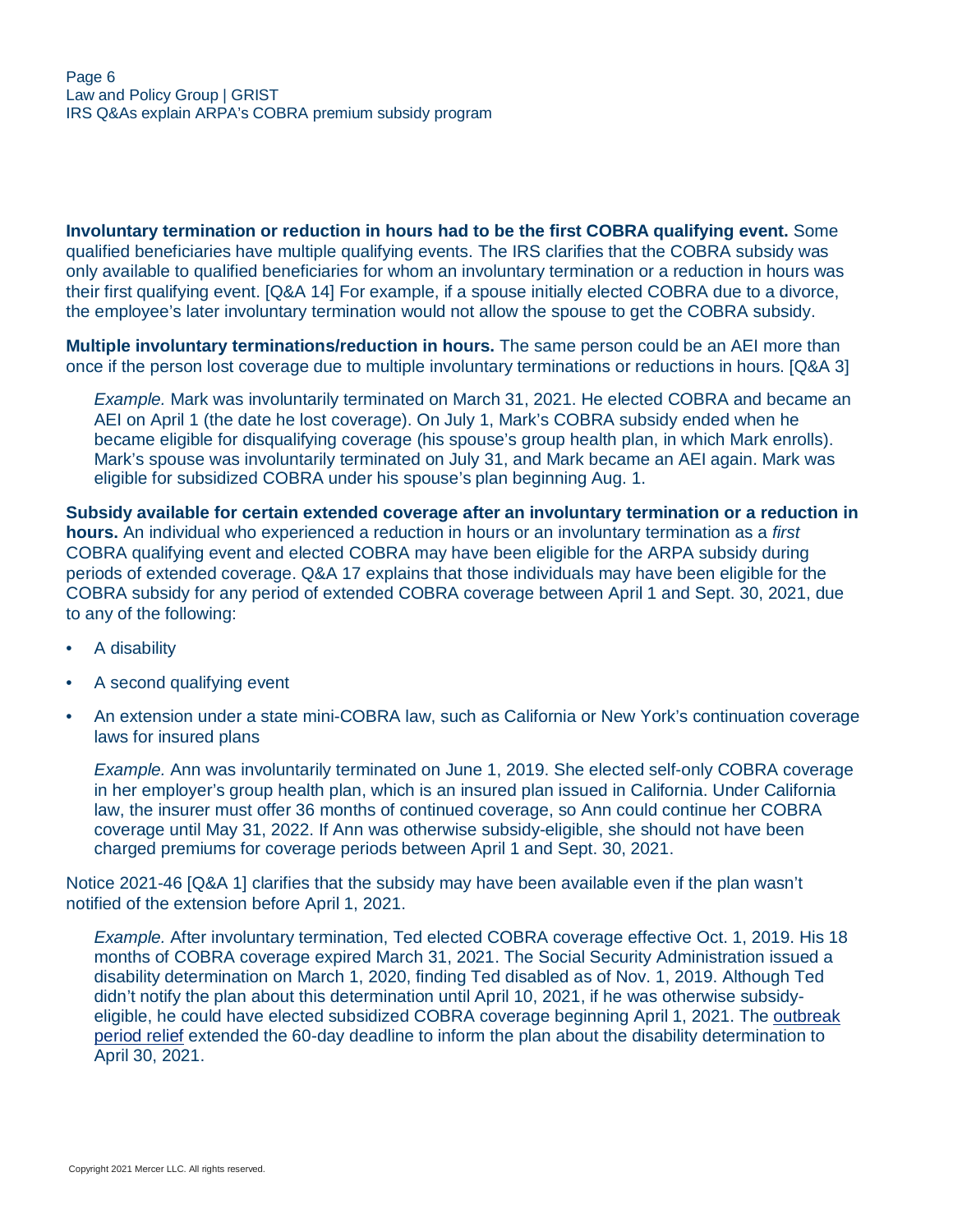IRS guidance does not address an individual who *waived* federal COBRA coverage after an involuntary termination or a reduction in hours or who elected federal COBRA coverage but dropped it prior to its expiration at some point before April 1, 2021. Would a [second enrollment opportunity](#page-9-0) have been available to anyone who experienced a disability or a second COBRA qualifying event that would have extended COBRA coverage into the ARPA subsidy period? (This was not an issue for extensions under [state mini-COBRA laws,](#page-14-0) which — at least so far — do not require a second enrollment opportunity.)

*Example.* Ellen was involuntarily terminated on May 1, 2018. Her spouse, Ann, was covered on Ellen's plan prior to the termination and waived COBRA coverage. Ellen and Ann divorced in May 2019. If Ann had elected COBRA coverage when first eligible, she could have continued it until May 1, 2021 — 36 months from Ellen's termination date — due to the divorce, a second qualifying event. The guidance does not address whether Ann had a second enrollment opportunity to enroll in subsidized coverage from April 1 through April 30, 2021.

Nor does the guidance tackle whether Q&A 17 expands employers' notice obligations. Whether employers had to notify *all* employees who *might* be eligible for extended federal COBRA coverage that overlaps with the COBRA subsidy period is unclear.

#### <span id="page-6-0"></span>**How did other group health coverage affect subsidy eligibility?**

COBRA coverage terminates when an individual actually becomes covered by other group health plan coverage or Medicare — mere eligibility for other group health plan coverage isn't enough. In contrast, the COBRA subsidy ended once an AEI became *eligible* for other disqualifying group health plan coverage or Medicare. Notice 2021-31 explains that eligibility for other group health plan coverage means an individual *could enroll* in health coverage through another group health plan (providing more than an excepted benefit) or Medicare. [Q&As 9–11] Thus, if an AEI could be covered under another group health plan that has a two-month waiting period, the COBRA subsidy would have ended after the waiting period for non-COBRA coverage closed, even if the individual didn't enroll.

The guidance clarifies that eligibility for other health coverage was not disqualifying unless the individual could enroll in the coverage after April 1, 2021. Health coverage with an enrollment window that closed before that date is not disqualifying. For example, an AEI was not disqualified by a spouse's group health plan if that plan's open enrollment window closed before April 1, 2021.

However, Notice 2021-31 illustrates that due to the [outbreak period relief](#page-11-1), the enrollment window remains open for one year in some circumstances, which may have disqualified many otherwise-eligible AEIs from the COBRA subsidy.

*Example.* Mary was involuntarily terminated and received a COBRA notice on Oct. 1, 2020. Under the Health Insurance Portability and Accountability Act's special enrollment rules, her spouse's medical plan must permit Mary to enroll within 30 days of a loss of coverage, which would ordinarily be Oct. 31, 2020. Under the outbreak period relief, the spouse's medical plan must disregard the outbreak period for up to one year (or 30 days after the outbreak period ends if that occurs first) in calculating the 30-day special enrollment window. Since the outbreak period is ongoing, Mary had until Oct. 31, 2021, to enroll in her spouse's plan. Because Mary was eligible to enroll in her spouse's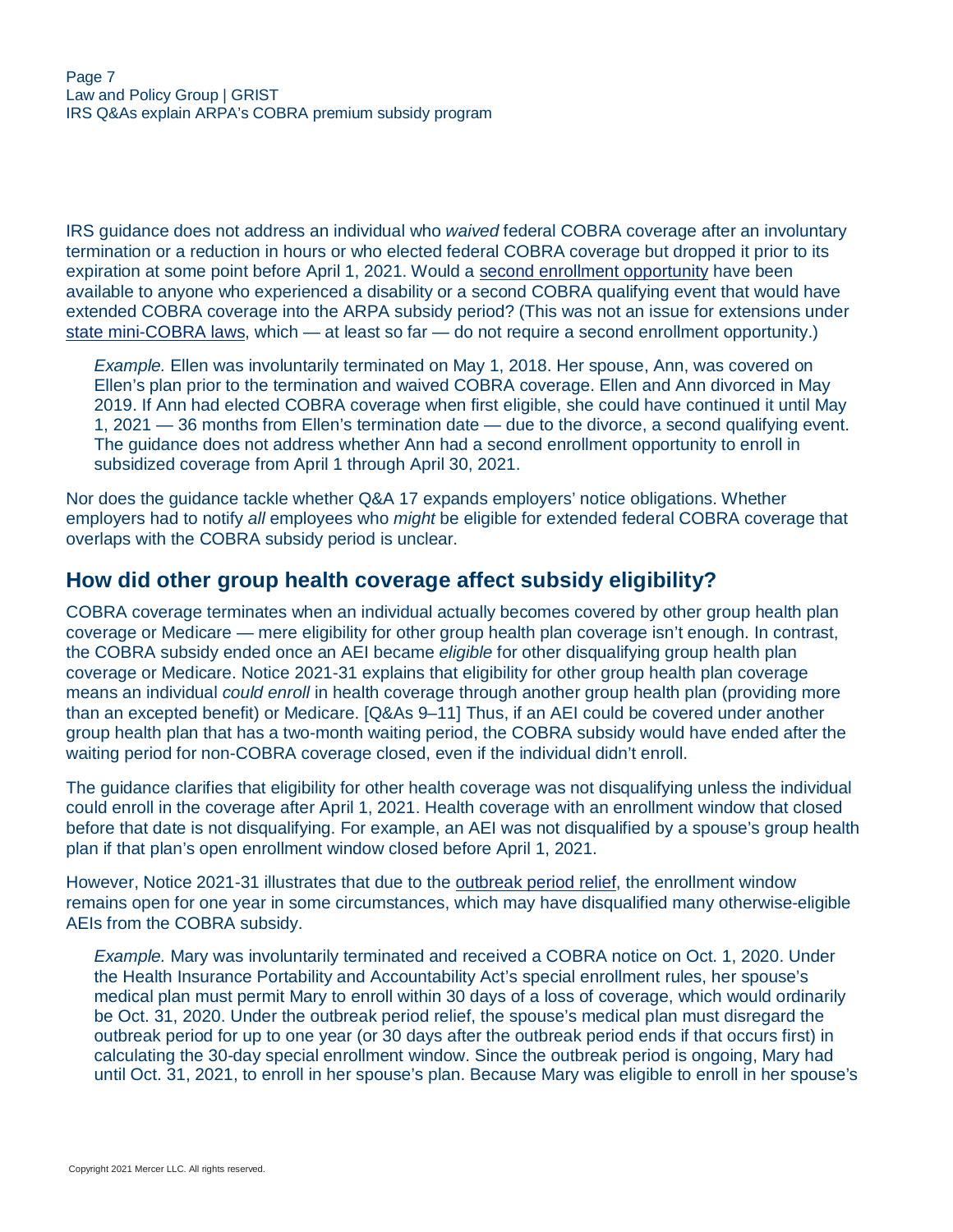plan on April 1, 2021, she was not eligible for the COBRA subsidy to pay for her former employer's coverage.

It isn't clear how AEIs would have known about these rules when reporting disqualifying coverage to the plan. The model notices explained that waiting periods were not disqualifying, but did not instruct AEIs to investigate whether they could actually enroll in other coverage. Nor did the notices explain that the outbreak period relief may have extended certain enrollment time frames. Nonetheless, unless the employer *knew* that an AEI's attestation about disqualifying coverage was incorrect, employers could [rely upon the AEI's self-certification](#page-18-0).

#### **What coverage was disqualifying?**

The chart below summarizes whether eligibility for coverage under various plans disqualified an AEI for the COBRA subsidy.

| <b>Type of plan</b>                                                                     | <b>Ends subsidy</b><br>eligibility?                       | <b>Comments</b>                                                                                                                                                                                 |
|-----------------------------------------------------------------------------------------|-----------------------------------------------------------|-------------------------------------------------------------------------------------------------------------------------------------------------------------------------------------------------|
| <b>Major medical</b>                                                                    | <b>Yes</b>                                                | Includes a spouse's plan or the plan of a new<br>employer                                                                                                                                       |
| <b>Medicare</b>                                                                         | Yes                                                       | [Q&A 12]                                                                                                                                                                                        |
| <b>Health flexible spending</b><br>arrangement (FSA)                                    | <b>No</b>                                                 | <b>Excepted benefit</b>                                                                                                                                                                         |
| <b>Health savings account (HSA)</b>                                                     | <b>No</b>                                                 | Not a group health plan                                                                                                                                                                         |
| <b>Health reimbursement</b><br>arrangement (HRA) integrated<br>with a group health plan | Yes                                                       | Unless HRA qualifies as an excepted-benefit<br>health FSA [Q&A 38]                                                                                                                              |
| <b>Excepted benefits</b>                                                                | <b>No</b>                                                 | Excepted benefits include onsite clinics, as well<br>as most dental, vision and employee assistance<br>programs (EAPs).                                                                         |
| <b>Excepted-benefit HRA</b>                                                             | No, but associated<br>coverage may cut<br>off the subsidy | Employer must offer traditional group health<br>coverage to an employee offered an excepted-<br>benefit HRA.                                                                                    |
| Another group health plan's<br><b>COBRA coverage</b>                                    | <b>No</b>                                                 | $[Q&A$ 11]                                                                                                                                                                                      |
| Individual coverage on public<br>exchange                                               | <b>No</b>                                                 | Individual won't be eligible for premium tax<br>credit to help pay for public exchange coverage<br>during any month that individual has COBRA<br>coverage (whether subsidized or not). [Q&A 13] |
| <b>Retiree coverage</b>                                                                 | Maybe                                                     | Only if offered under a different plan than active<br>coverage [Q&A 18]                                                                                                                         |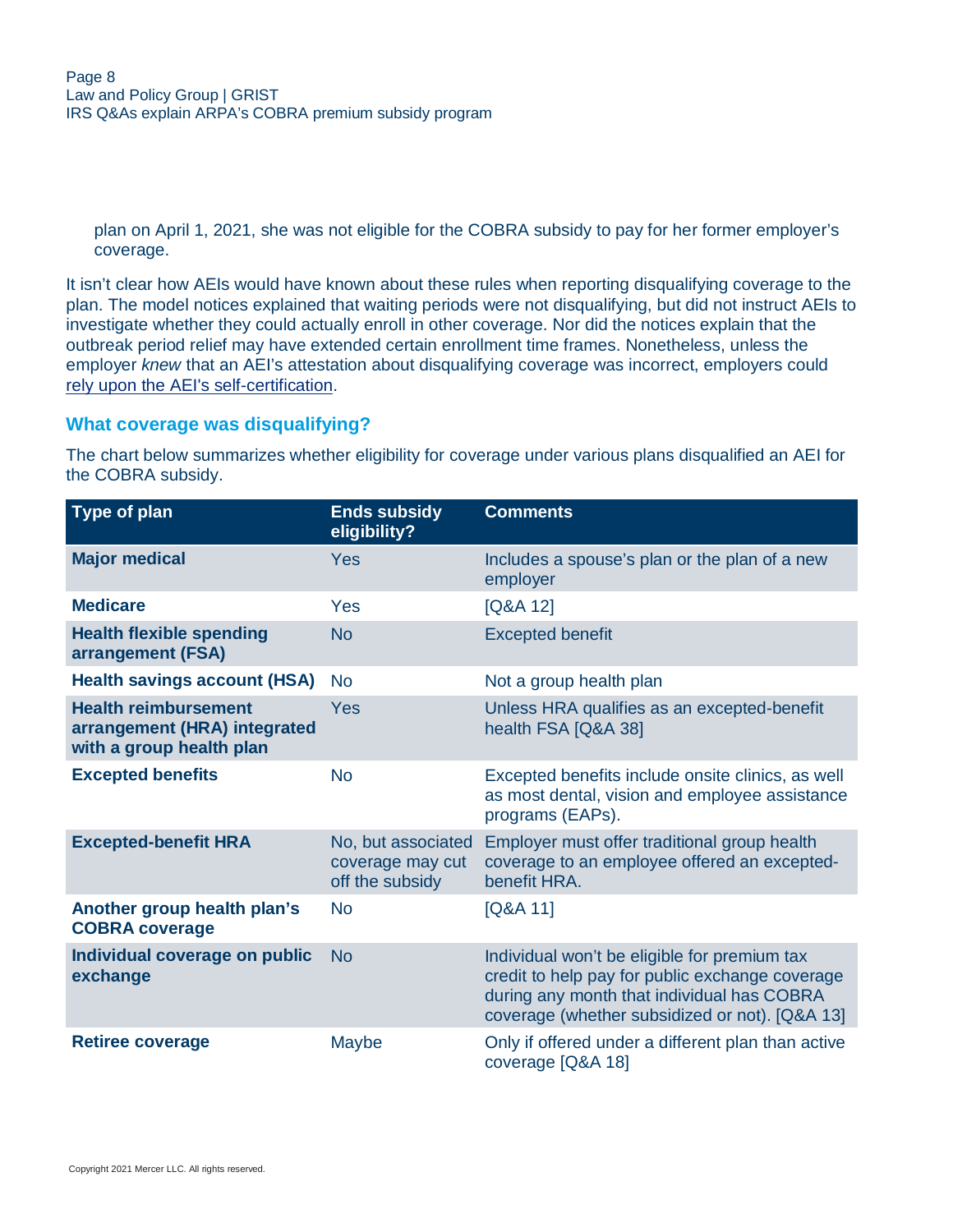Under ARPA, eligibility for excepted benefits did not end the COBRA subsidy. The Q&As do not address what happened if an AEI receiving the COBRA subsidy for an excepted benefit like dental coverage became eligible for new dental coverage during the subsidy period. It appears that the COBRA subsidy could continue. The IRS has confirmed, however, that an AEI would lose the COBRA subsidy for dental or vision coverage on becoming eligible for disqualifying coverage like Medicare or a spouse's major medical coverage — even if the disqualifying coverage didn't cover dental or vision care. [Notice 2021- 46, Q&A 2]

### <span id="page-8-0"></span>**What health coverage could be subsidized?**

Under ARPA, the subsidy was available for any group health plan coverage continued under COBRA, except for health FSAs. The subsidy was not available for any other continued coverage not required by federal COBRA or a state mini-COBRA law that the employer voluntarily chooses to provide. [Q&A 15]

The following chart lists the different types of coverage addressed in IRS Notice 2021-31, and whether they qualified for ARPA's COBRA subsidy.

| <b>Type of plan</b>                                                                      | <b>Subsidy</b><br>eligible? | <b>Comments</b>                                                                                                                                                 |
|------------------------------------------------------------------------------------------|-----------------------------|-----------------------------------------------------------------------------------------------------------------------------------------------------------------|
| <b>Medical</b>                                                                           | <b>Yes</b>                  |                                                                                                                                                                 |
| <b>Dental</b>                                                                            | Yes                         | [Q&A 35]                                                                                                                                                        |
| <b>Vision</b>                                                                            | <b>Yes</b>                  | $[Q&A$ 35]                                                                                                                                                      |
| <b>Health FSA</b>                                                                        | <b>No</b>                   | $[Q&A$ 35]                                                                                                                                                      |
| <b>HRA</b>                                                                               | Yes                         | Could be subsidized even if HRA qualifies as a health<br><b>FSA [Q&amp;A 37]</b>                                                                                |
| <b>Individual-coverage HRA</b><br>(ICHRA) integrated with<br>individual health insurance | Yes                         | Subsidy for the ICHRA only, not for the individual<br>health insurance [Q&A 39]                                                                                 |
| <b>ICHRA</b> integrated with<br><b>Medicare</b>                                          | <b>No</b>                   | Medicare enrollment ended the COBRA subsidy [Q&A<br>39]                                                                                                         |
| <b>Qualified small-employer</b><br><b>HRA (QSEHRA)</b>                                   | <b>No</b>                   | Not a group health plan [Q&A 40]                                                                                                                                |
| <b>Group life insurance,</b><br>disability insurance, etc.                               | <b>No</b>                   | Not group health plans subject to COBRA [Q&A 35]                                                                                                                |
| <b>Retiree health coverage</b>                                                           | Maybe                       | Yes, if the retiree health coverage was the same group<br>health plan available to similarly situated active<br>employees (even if the cost is higher) [Q&A 36] |
| <b>State or local government</b><br>health plan                                          | <b>Yes</b>                  | [Q&A 73]                                                                                                                                                        |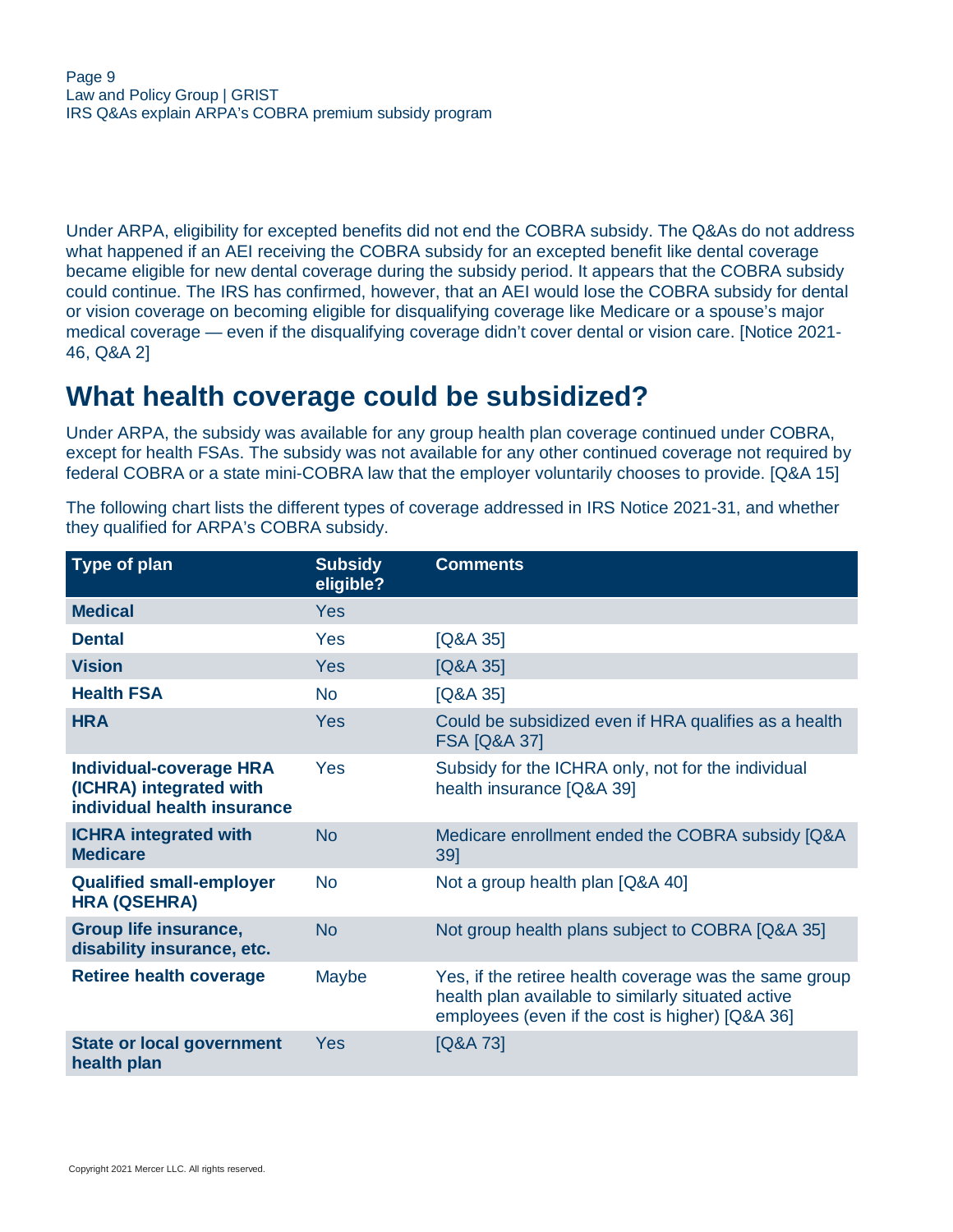| Type of plan                                                                                                   | <b>Subsidy</b><br>eligible? | <b>Comments</b> |
|----------------------------------------------------------------------------------------------------------------|-----------------------------|-----------------|
| <b>Self-insured church health</b><br>plans                                                                     | <b>No</b>                   | $[Q&A$ 15]      |
| <b>Small employer health plans</b> No<br>not subject to federal<br><b>COBRA or state mini-</b><br><b>COBRA</b> |                             | $[Q&A$ 15]      |
| <b>Federal Employees Health</b><br><b>Benefits Program</b>                                                     | <b>No</b>                   | $[Q&A$ 16]      |

Although not addressed in the Q&As, other group health plans sponsored by employers, such as EAPs, presumably were subsidy-eligible.

**Changing COBRA coverage.** The ARPA COBRA subsidy covered the cost of the benefit option in which the AEI was enrolled prior to the qualifying event. ARPA permitted — but did not require — an employer to let an AEI enroll in less expensive coverage instead. The premiums for the lower-cost coverage were subsidy-eligible.

However, if an employer allowed an AEI to elect a more expensive coverage option, *none* of the premium for the more expensive option was subsidy-eligible. [Q&A 41] IRS Notice 2021-31 outlines a few exceptions to this rule:

- If the employer no longer offered the health plan in which the AEI was enrolled prior to the involuntary termination or the reduction in hours, the AEI electing COBRA as part of a second enrollment opportunity should have been offered the option most similar to the prior plan, even if the premium was higher. The new coverage was subsidy-eligible. [Q&A 42].
- If an AEI elected different COBRA coverage during open enrollment, the premium subsidy would apply to the new coverage, even if the cost was higher. [Q&A 69]

## <span id="page-9-0"></span>**How should employers have administered the second COBRA election opportunity?**

ARPA required a special 60-day COBRA election period for certain individuals who had a qualifying event before April 1, 2021. This second enrollment opportunity was available to individuals who were not enrolled in COBRA coverage as of April 1, 2021, but would have been AEIs had they elected and remained enrolled in COBRA. [Q&A 51]

**Second election opportunity extended to all potential AEIs not enrolled in COBRA on April 1, 2021.** If one member of a family had COBRA coverage as of April 1, 2021, the other family members who did not elect COBRA may have been entitled to a second election opportunity.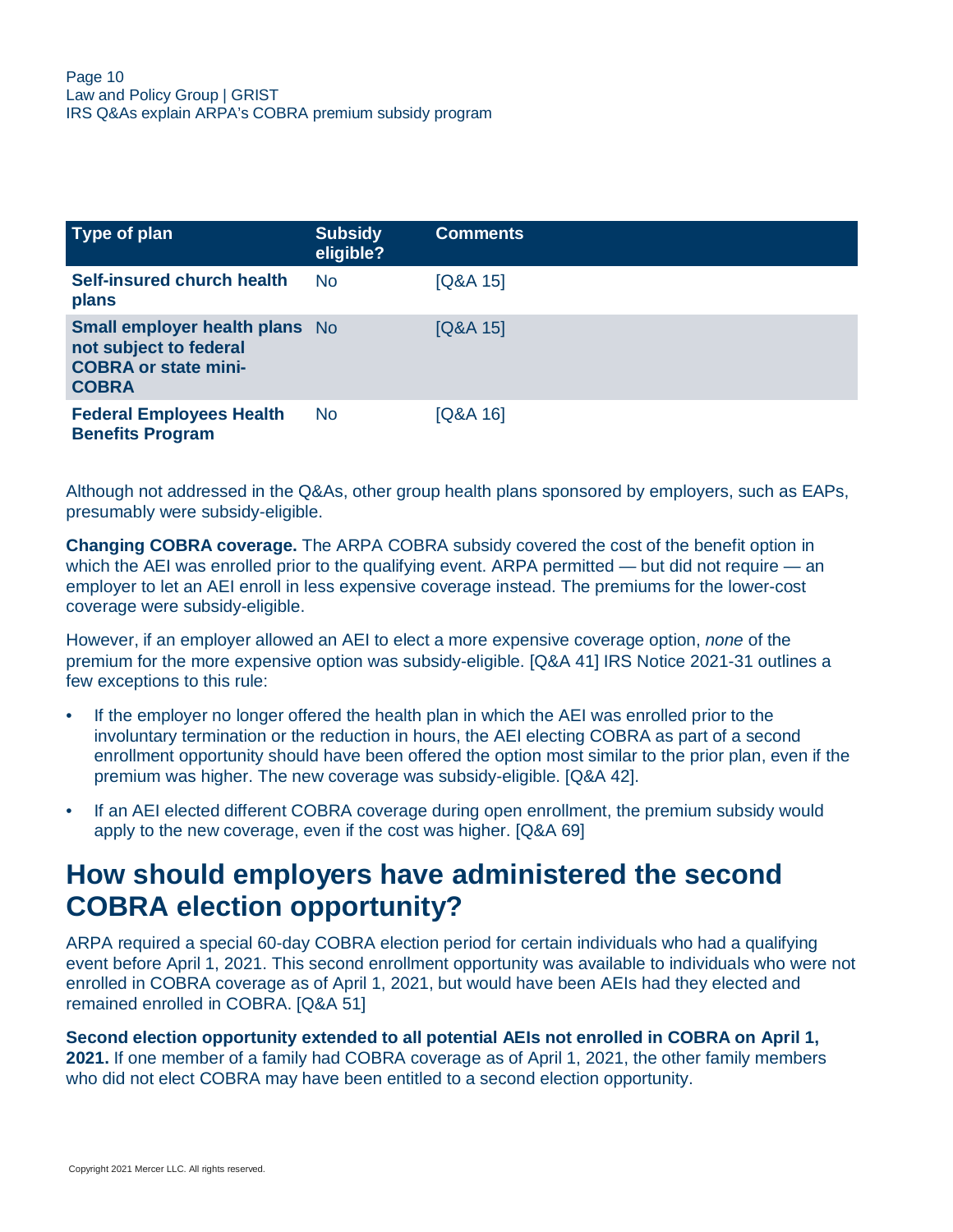*Example.* Cindy, her husband Mark and their two children lost health coverage because of Cindy's involuntary termination on Jan. 15, 2021. Cindy elected self-only coverage for herself. Although Cindy was not entitled to a second election opportunity, Mark and their two children were. [Q&A 51]

An AEI's enrollment in COBRA coverage for one group health plan as of April 1, 2021, didn't preclude a second opportunity to enroll in another group health plan's COBRA coverage. For example, an AEI enrolled in COBRA dental coverage as of April 1, 2021, may still have had a second enrollment opportunity to elect COBRA for the medical plan. [Q&A 55]

**AEI could choose when COBRA coverage began.** An AEI who elected COBRA during a second enrollment opportunity did not need to have that coverage start with the first coverage period beginning on or after April 1, 2021. Although that start date was an option, the AEI may have been able to elect coverage retroactively or prospectively. [Q&As 44 and 53]

The IRS envisions prospective coverage as helpful to those who waived COBRA in favor of individual public exchange coverage, as the example below demonstrates.

*Example*. Maria was involuntarily terminated and lost health coverage on Oct. 1, 2020. She received her COBRA election notice the same day. Maria enrolled in public exchange coverage effective Nov. 1, 2020, some of which she paid for using premium tax credits. She received a notice of a second COBRA enrollment opportunity on May 1, 2021. Maria had several choices: (i) She could elect COBRA coverage retroactively to Oct. 1, 2020, because the disaster relief extends COBRA enrollment deadlines for up to one year. (ii) She could enroll in COBRA coverage retroactively to April 1, 2021. (iii) She could enroll in COBRA coverage prospectively. Maria used the third option to enroll in coverage prospectively beginning June 1, 2021. She contacted the public exchange to end her coverage as of May 31, 2021. Maria did not have any overlapping coverage that would require her to repay her premium tax credit on her 2021 tax return.

The Department of Labor (DOL)'s model [COBRA continuation coverage notice in connection with](https://www.dol.gov/sites/dolgov/files/ebsa/laws-and-regulations/laws/cobra/premium-subsidy/model-extended-election-periods-notice.docx) [extended election periods](https://www.dol.gov/sites/dolgov/files/ebsa/laws-and-regulations/laws/cobra/premium-subsidy/model-extended-election-periods-notice.docx) did not explain that the potential AEI has a choice of start dates, nor did the election form give AEIs a space in which to indicate their preferred start date. The form explained the impact of the COBRA subsidy on premium tax credits, so some AEIs might have requested a start date other than April 1, 2021. The employer (or the COBRA administrator) should have honored those requests to the extent required by the IRS guidance. Employers should have consulted with counsel about whether to go beyond the model notices and disclose the choice of enrollment dates to individuals with a second enrollment opportunity. Although the DOL considers using the model notices to be goodfaith compliance with an employer's notice obligations, former plan participants and beneficiaries often challenge the adequacy of COBRA notices in court.

For further discussion of an individual's right to elect COBRA coverage prior to April 1, 2021, see [How](#page-11-1) [does the outbreak period relief interact with the premium assistance?](#page-11-1)

**How the second election opportunity worked for an HRA.** If an AEI took advantage of the second enrollment opportunity to elect subsidized HRA coverage effective the first coverage period beginning on or after April 1, 2021, the AEI had access to the same HRA funds available immediately before the AEI's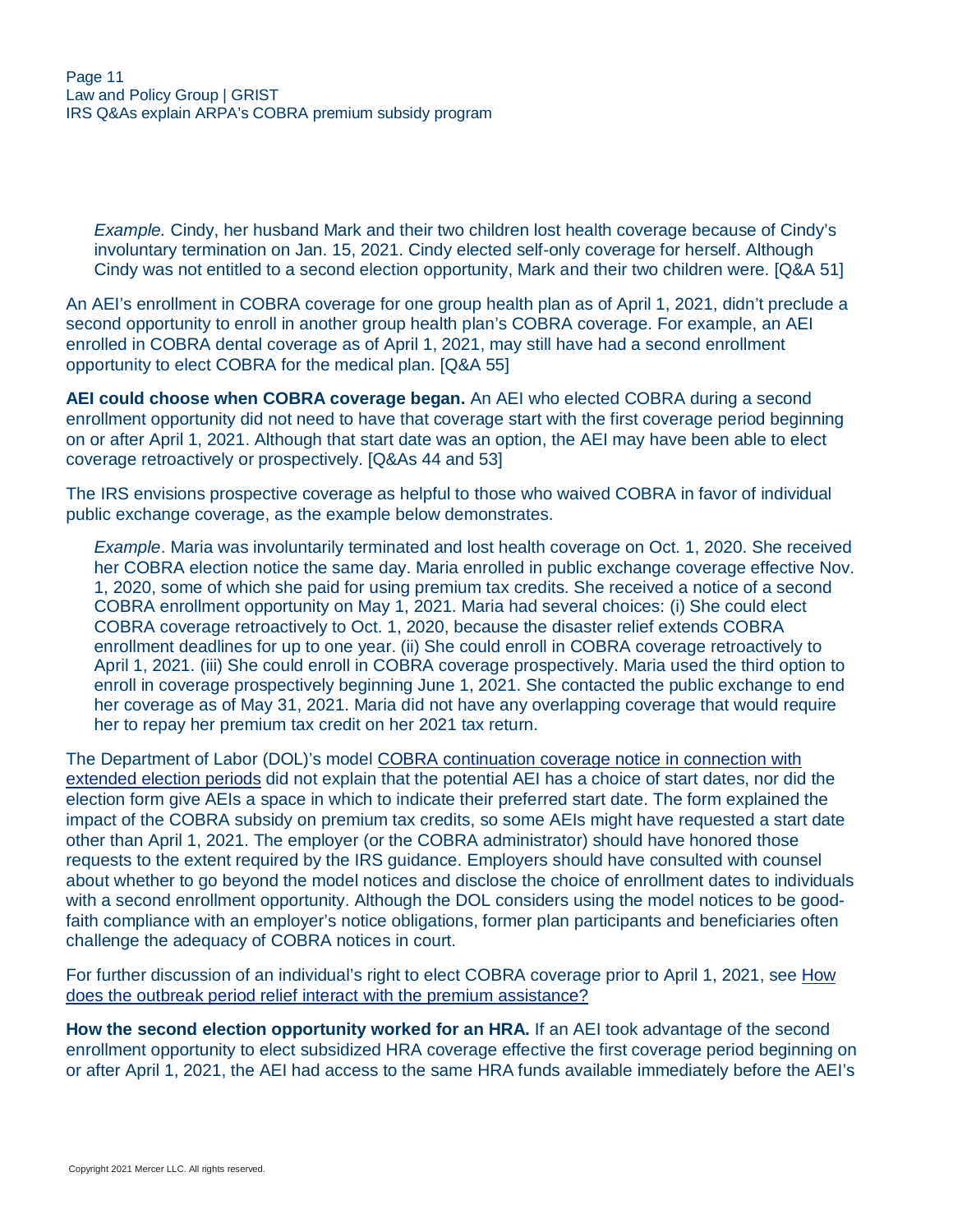reduction in hours or involuntary termination. However, the HRA could only reimburse expenses incurred while the AEI was covered by the HRA. Accordingly, expenses incurred during the gap between the qualifying event and the first subsidized period of COBRA coverage were not reimbursable. [Q&A 54]

# <span id="page-11-0"></span>**When did the COBRA subsidy begin and end?**

**When did the subsidy period begin?** The subsidy applied to the "first period of coverage" on or after April 1, 2021, when a COBRA qualified beneficiary had AEI status. A period of coverage could be a month or less and was determined by the plan's normal due date for COBRA premiums. If qualified beneficiaries pay for coverage as of the first of each calendar month, then an AEI's first period of coverage would have begun on April 1, 2021. But the start date would have differed for a plan with a different payment schedule. [Q&A 43]

*Example.* After involuntary termination on Jan. 15, 2021, Fred immediately elected COBRA coverage and had AEI status. Under his plan, premiums were due on a biweekly basis. A two-week coverage period ran from March 28 through April 10, and the next period ran from April 11 through April 24. Fred's COBRA subsidy began with the premium due for the coverage period beginning April 11.

**When did the subsidy period end?** The subsidy ended on the earliest of these dates [Q&A 47]:

- The end of the last period of COBRA coverage beginning on or before Sept. 30, 2021
- The date when the AEI became eligible for other [group health plan coverage](#page-6-0) or Medicare
- The date when COBRA coverage ended for any reason (such as end of the maximum COBRA period)

The death of an employee who experienced a reduction in hours or involuntary termination did not end the COBRA subsidy for the employee's spouse or dependent children who were COBRA qualified beneficiaries. [Q&A 50]

### <span id="page-11-1"></span>**How did the outbreak period relief interact with the premium assistance?**

To provide relief during the pandemic, the DOL and Treasury Department extended certain deadlines for up to one year during the "outbreak period." The outbreak period began March 1, 2020, and will end 60 days after the announced end of the COVID-19 National Emergency. The outbreak period relief applies to the deadlines for plans to provide COBRA election notices and for qualified beneficiaries to elect COBRA. IRS Notice 2021-31 provides crucial information about how the outbreak period relief impacted ARPA's COBRA subsidy. [Q&As 56–59] IRS Notice 2021-58 provides additional information, especially on how the outbreak period relief applies to COBRA premium payments due before and after the subsidy.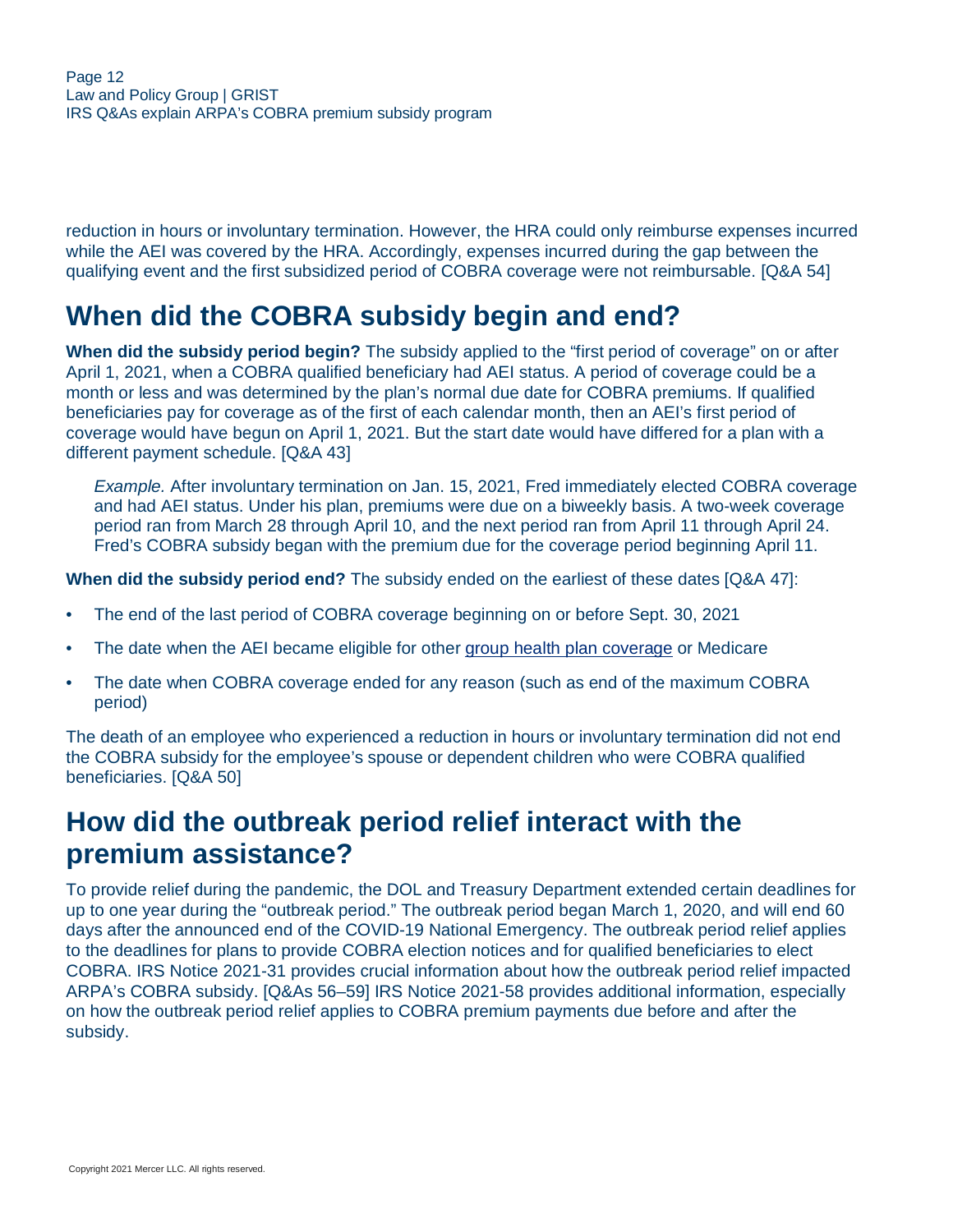**Outbreak period relief did not apply to notice and election of second enrollment opportunity.** The IRS clarifies that the May 31, 2021, deadline to send the notice of a second enrollment opportunity was not extended by the outbreak period relief. Nor did the outbreak period relief extend the time that an individual had to elect COBRA coverage after receiving that notice. An individual had to elect COBRA coverage within 60 days of receiving the notice about a second enrollment opportunity.

**Electing the COBRA subsidy may have limited subsequent retroactive COBRA elections.** The outbreak period relief extends the time for a qualified beneficiary to retroactively elect COBRA coverage back to the date of the qualifying event (or loss of coverage, if later). An AEI had 60 days after receiving the notice to elect ARPA's COBRA subsidy. The Q&A 59 suggests and IRS Notice 2021-58 confirms that an AEI electing the COBRA subsidy also had to elect any retroactive COBRA coverage — that is, for periods before April 1, 2021 — within that same 60-day window.

*Example.* Ellen was involuntarily terminated on Jan. 1, 2021, and received a COBRA election notice that same day. She later received a notice about the ARPA extended election period on May 31 and elected subsidized COBRA coverage retroactive to April 1. Ellen had until July 30 (60 days after she received the ARPA notice) to elect coverage retroactive to Jan. 1. The outbreak period relief did not extend the July 30 election deadline. After July 30, Ellen could not elect COBRA coverage retroactive to Jan. 1, even though the outbreak period is ongoing.

This is welcome news for employers. The outbreak relief is difficult to administer with respect to COBRA, and the long extension to elect retroactive COBRA coverage increases the risk of adverse selection. However, the DOL model notices issued in March 2021 did not explain to participants that electing the ARPA COBRA subsidy ends some rights under the outbreak period relief. For example, page 3 of the DOL [model COBRA continuation coverage notice in connection with extended election periods](https://www.dol.gov/sites/dolgov/files/ebsa/laws-and-regulations/laws/cobra/premium-subsidy/model-extended-election-periods-notice.docx) states:

The election period for COBRA continuation coverage with premium assistance does not cut off an individual's preexisting right to elect COBRA continuation coverage, including under the extended timeframes provided by the Joint Notice and EBSA Disaster Relief Notice 2021-01.

Employers therefore may have decided to let AEIs who elected the subsidy exercise their full COBRA election rights under the outbreak period relief to avoid any suggestion of misrepresentation. Employers taking this approach should have confirmed that their insurer or stop-loss carrier agreed and would cover any associated claims. Alternatively, employers that intended to close the window on retroactive COBRA coverage for those electing the COBRA subsidy needed to consider whether to communicate with impacted AEIs about this issue. However, if a potential AEI did not elect subsidized COBRA within the 60-day time frame, the individual may still have time under the outbreak period relief to elect unsubsidized COBRA coverage retroactive to the qualifying event.

**Outbreak period relief applies to premiums for coverage before and after the subsidy.** If a qualified beneficiary elects retroactive COBRA coverage, the plan may charge premiums for coverage periods beginning before April 1, 2021. The outbreak period relief applies to the payment deadlines for that coverage. [Q&A 58 and IRS Notice 2021-58]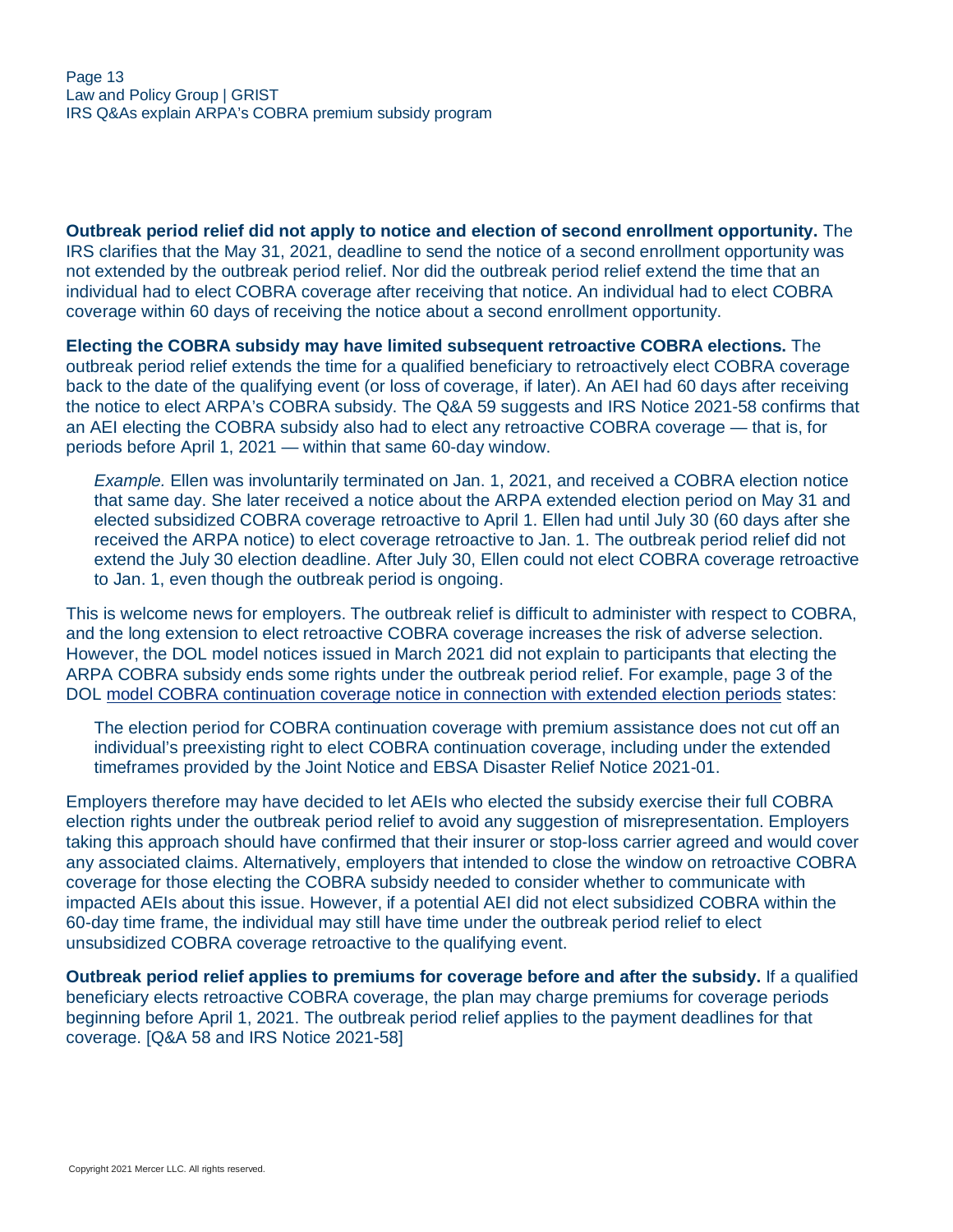The guidance explains what happens when an individual does not pay the COBRA premium by the applicable deadline:

- If no premiums are paid, the individual can be treated as covered beginning with the first coverage period starting on or after April 1, 2021.
- If the individual pays part of the premiums by the applicable deadline, the plan may credit those premiums to the earliest months of retroactive COBRA coverage and resume the COBRA coverage with the first coverage period starting on or after April 1, 2021.

IRS Notice 2021-58 provides a helpful example:

*Example.* Tania was involuntarily terminated and received a COBRA notice on Nov. 1. 2020. She received an ARPA notice on April 30, 2021, and on May 31, 2021, elected the ARPA COBRA subsidy, with retroactive COBRA coverage beginning Nov. 1, 2020. Tania's COBRA premiums are due as follows:

- ─ For coverage from November 2020 through January 2021, the initial COBRA payment is due Feb, 14, 2022 (one year and 105 days after Nov. 1, 2020)
- ─ For February 2021 coverage, the COBRA premium is due March 3, 2022 (one year and 30 days after Feb, 1, 2021)
- ─ For March 2021 coverage, the COBRA premium is due March 31, 2022 (one year and 30 days after March 1, 2021)
- ─ For coverage from April 1, 2021 through Sept. 30, 2021, no premiums are due because the ARPA subsidy applied
- ─ For October 2021 coverage, the COBRA premium is due Oct. 31, 2022 (one year and 30 days after Oct. 1, 2021)

Tania pays the amount due on Feb. 14, 2022, but fails to pay the amounts due March 3, 2022, or March 31, 2022. She makes a payment on May 1, 2022. The IRS explains that the May 1, 2022, payment should be applied to Tania's October 2021 coverage. Tania was covered from November 2020 through January 2021, but not for February and March 2021 because she failed to make a timely payment for those months. Because Tania elected the ARPA subsidy, Tania was covered from April 1, 2021, through Sept. 30, 2021. She was covered for October 2021 because of her May 1, 2022, payment. Tania may continue to pay for COBRA premiums after October 2021 until she is no longer eligible for COBRA continuation coverage.

After the end of the last coverage period beginning on or before Sept. 30, 2021, the COBRA subsidy expired and unsubsidized COBRA coverage should automatically continue. The guidance clarifies that the outbreak period relief applies to payment deadlines for that unsubsidized coverage. [Q&A 48]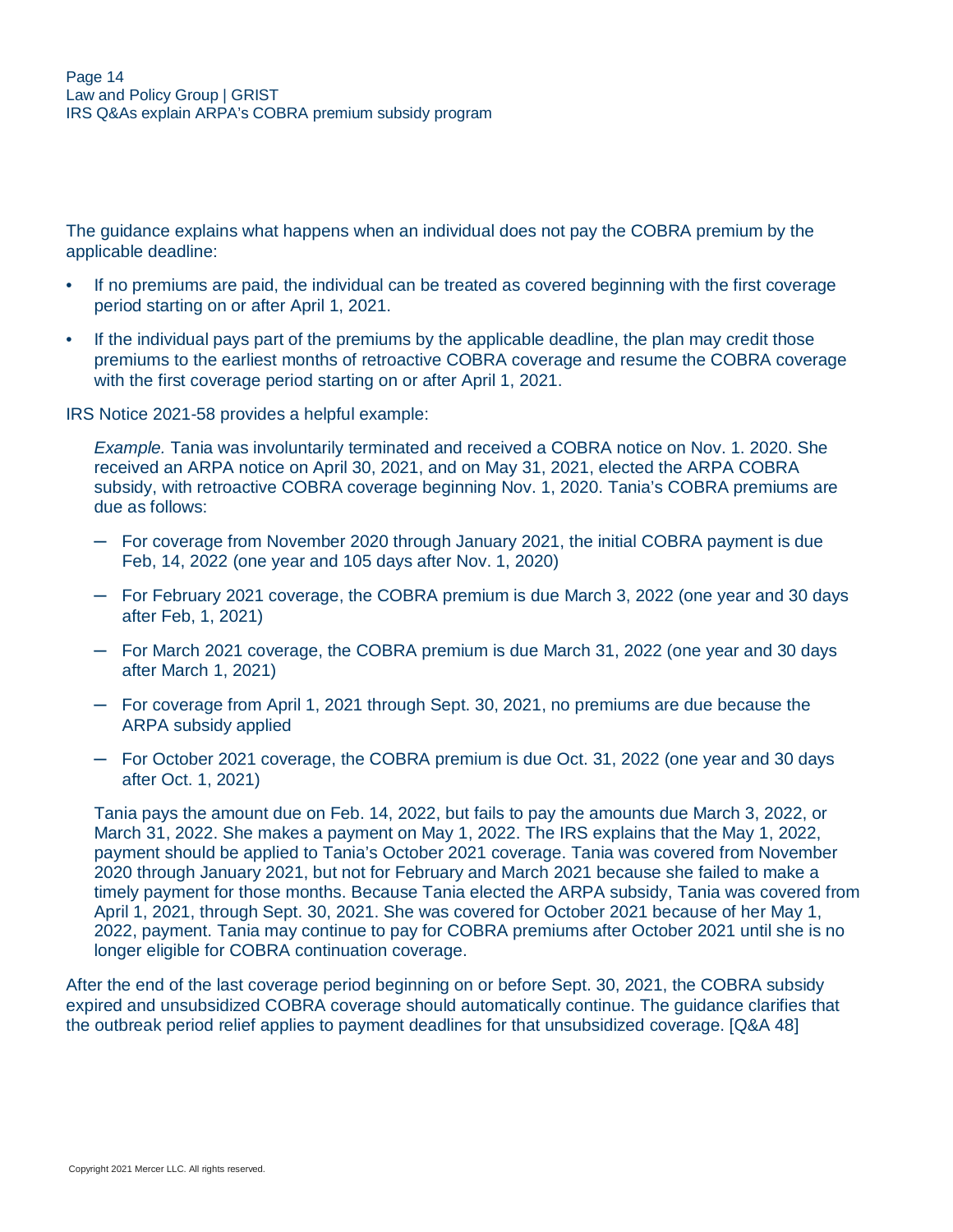# <span id="page-14-0"></span>**How did the subsidy apply to state continuation coverage?**

Employers that normally have fewer than 20 employees do not have to provide federal COBRA coverage. However, if such employers provide group health plan coverage through an insurance policy, state law may require continuation coverage when employment termination or a reduction in hours would otherwise cause loss of coverage. State-required continuation coverage that is similar to COBRA coverage qualified for the subsidy.

The state-required continuation coverage does not have to be identical to federal COBRA coverage. The IRS guidance clarifies that state-required continuation coverage could be subsidy-eligible even if the duration of coverage, the individuals eligible for coverage, the qualifying events and the amount charged for coverage differ from federal COBRA provisions. However, the subsidy was available only to individuals on state continuation coverage who would have been [qualified beneficiaries](#page-1-1) if covered by federal COBRA. [Notice 2021-31, Q&A 61 and Notice 2021-46, Q&A 3]

Although the subsidy provisions applied to non-COBRA insured plans providing state-mandated continuation coverage, the employer could not take the employment tax credit for the premium subsidies. Only the insurer providing the coverage could claim the tax credit. [Q&A 62]

**Second election opportunity applied to federal COBRA only.** The second enrollment opportunity generally applied only for federal COBRA coverage. If a state law provides a similar second election opportunity, a COBRA subsidy may have been available to AEIs. [Q&A 52]

## <span id="page-14-1"></span>**How was the COBRA subsidy tax credit calculated?**

COBRA qualified beneficiaries can be charged up to 102% of the applicable premium for continued coverage. If an employer charges all qualified beneficiaries the full amount for COBRA coverage, then the employer could claim a tax credit for the entire amount during the subsidy period.

Some employers, however, charge less than the full COBRA rate to some (or all) qualified beneficiaries and voluntarily pay some (or all) of the COBRA premium. The IRS Q&As limit the available tax credit to the amount that the employer would have charged a similarly situated qualified beneficiary who is ineligible for the ARPA COBRA subsidy. [Q&As 63 and 64] Employers that have voluntarily been paying part of the COBRA premium needed to calculate the portion eligible for the ARPA tax credit.

*Examples.* In the examples below, River Rock Co. offers a group health plan, and 102% of the applicable premium was \$1,000 per month in 2021.

*Example 1.* If River Rock charged \$500 per month for COBRA coverage absent any federal subsidy, its tax credit was \$500 per month for each AEI enrolled in COBRA coverage.

*Example 2.* For certain involuntarily terminated employees, River Rock charged \$200 per month for the first three months of coverage as part of its severance benefits, then \$1,000 per month for the remaining COBRA coverage period. A terminated AEI was offered severance on April 1 and elected COBRA as of that date.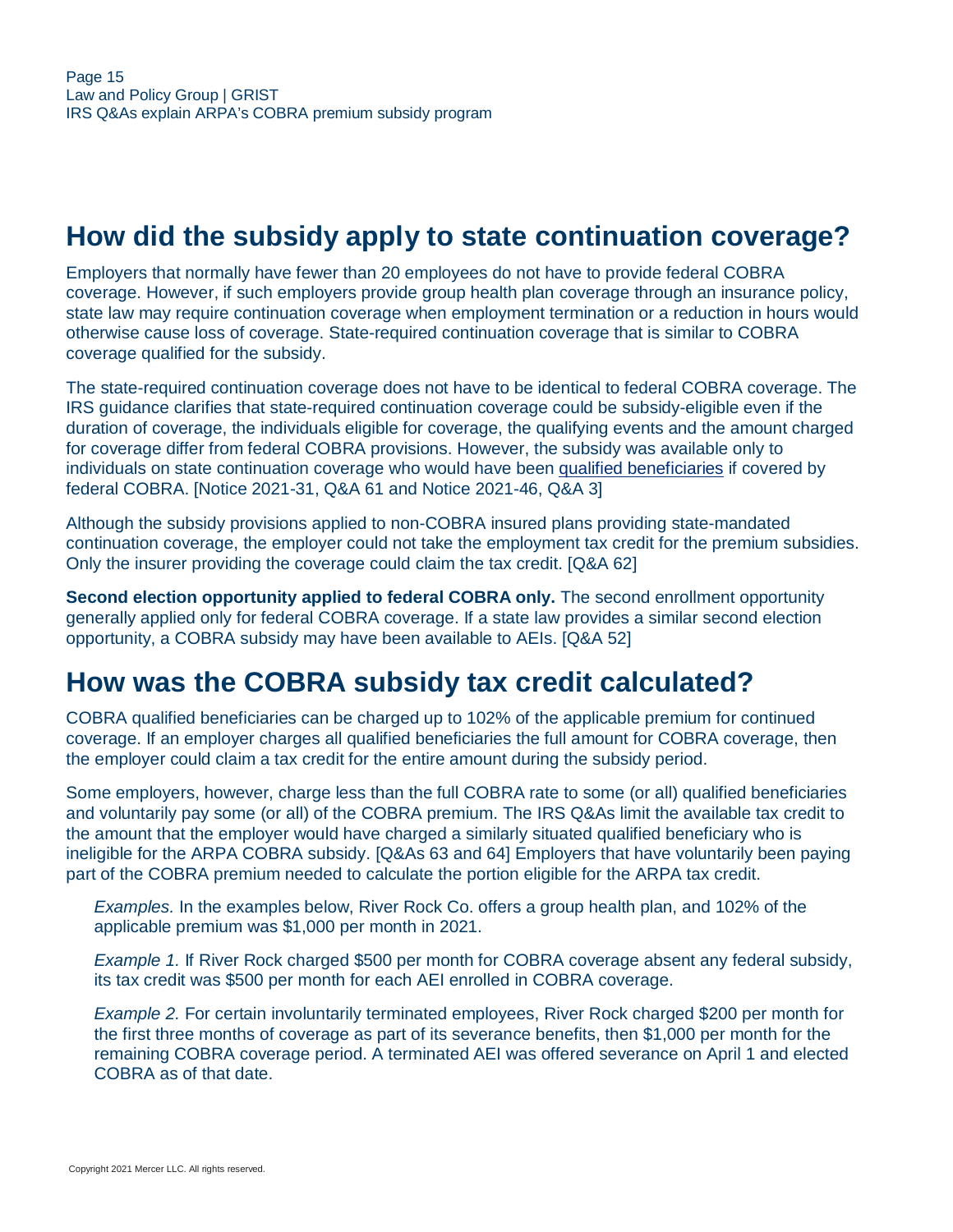If River Rock counted the first three months as part of COBRA coverage, it could claim a \$200 monthly tax credit for the AEI's COBRA coverage in April, May and June, then \$1,000 for July, August and September. If River Rock instead considered the first three months of coverage to be severance benefits, with COBRA coverage beginning when the severance period ended and coverage was lost, the company couldn't claim the tax credit for April, May and June. River Rock could claim a monthly \$1,000 tax credit for the AEI's COBRA coverage in July, August and September.

**Employer could increase amount qualified beneficiaries had to pay.** An employer that initially charged less than the full applicable COBRA premium could increase the amount charged and require qualified beneficiaries to pay up to the full applicable COBRA premium. The higher premium qualified for the COBRA subsidy. [Q&A 65]

*Example.* River Rock Co. offers a group health plan, and 102% of the applicable premium is \$1,000 per month. However, River Rock fully subsidized the premium for all qualified beneficiaries for coverage periods beginning before April 1, 2021. River Rock Co. ended the employer subsidy for all qualified beneficiaries effective April 2021 and charged \$1,000 per month for qualified beneficiaries' COBRA coverage going forward. River Rock could claim a \$1,000 monthly tax credit per AEI for coverage periods between April 1 and Sept. 30, 2021.

An employer could not increase premiums only for AEIs to take advantage of the ARPA tax credit. If an employer took that approach, the IRS would limit the tax credit to the premium charged to similarly situated, subsidy-ineligible COBRA qualified beneficiaries.

**Employer's taxable cash payment did not affect the COBRA subsidy.** Additional taxable cash paid to an AEI was not considered an employer premium payment and didn't reduce the COBRA subsidy. [Q&A 66]

*Example.* Peter was an AEI and received a taxable severance benefit that included \$600 per month. Peter could (but was not required to) use the cash benefit to help pay the plan's \$1,000 monthly COBRA premium. Peter remained entitled to the COBRA subsidy for the entire premium for the COBRA subsidy period, and his former employer could claim the tax credit for the entire amount.

**Redesigning severance programs.** The guidance validates the strategy of employers that reduced their own COBRA subsidies for all similarly situated COBRA qualified beneficiaries — perhaps providing taxable cash instead — to take advantage of the ARPA tax credit. Employers that did not quickly adjust their severance programs may have found it challenging to take advantage of this guidance. The IRS guidance does not permit employers to increase COBRA premiums retroactively. Employers also may be restricted from raising premiums by severance contracts or other contractual agreements.

**Premiums attributable to non-AEI coverage excluded.** The premium subsidy was not available for individuals with continued coverage who were not COBRA qualified beneficiaries. As noted earlier, certain individuals (such as domestic partners) are not qualified beneficiaries, although they may be covered as dependents of a COBRA qualified beneficiary or pursuant to state law. In this situation, the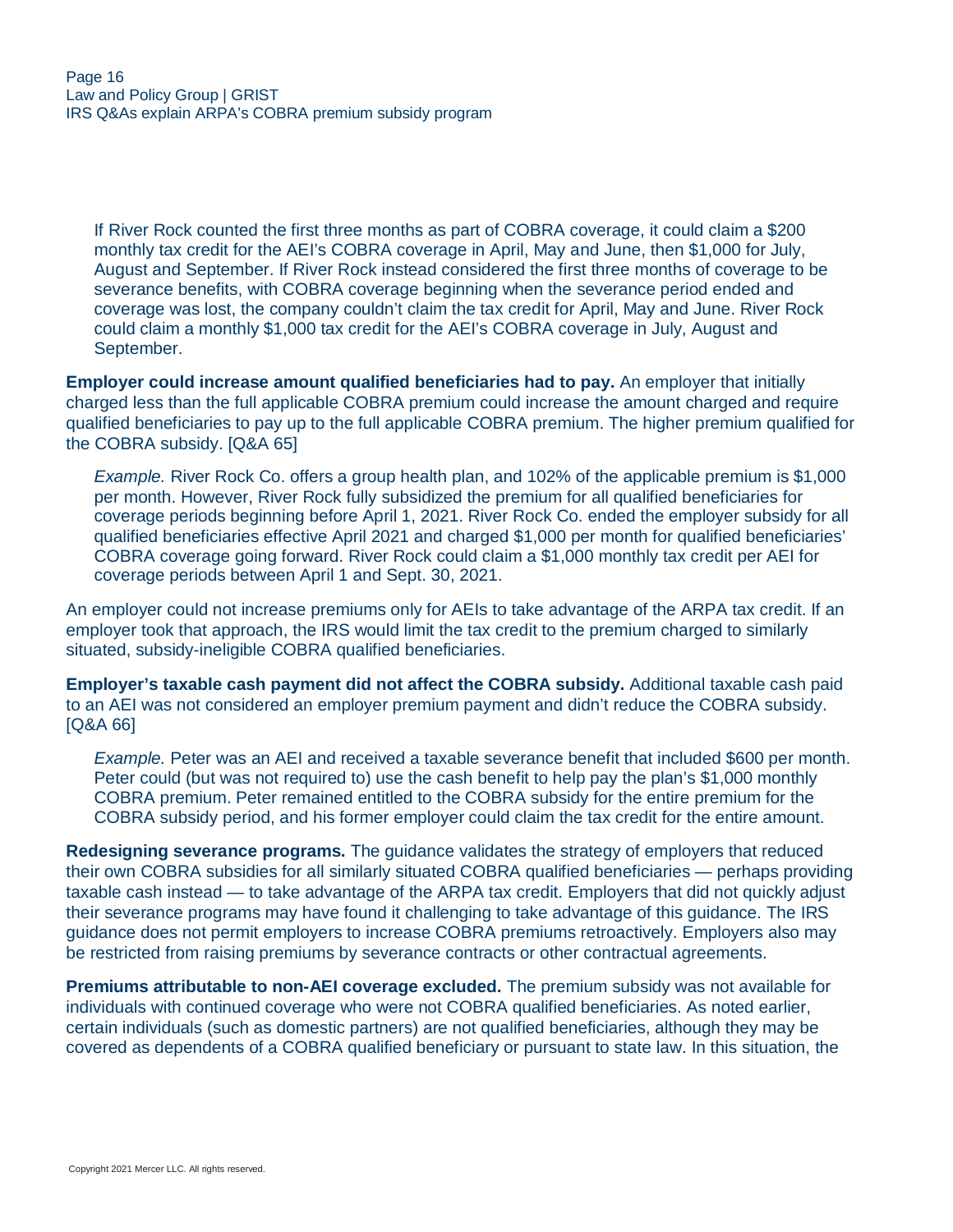IRS required employers to allocate the premium first to the cost of covering qualified beneficiaries and then to the cost of covering the nonqualified beneficiaries. [Q&As 67 and 68]

*Example.* Teresa was an AEI and elected COBRA for herself and her child on April 1, 2021. She married Sean on May 1 and added him to her coverage effective June 1. Sean was not a qualified beneficiary. The monthly COBRA premium was \$800 for employee-plus-one coverage and \$1,000 for employee-plus-family coverage. The premium subsidy applied only to \$800 of the total premium amount. Teresa had to pay \$200 for Sean's coverage.

*Example.* Same facts as above, except Teresa has two children and initially elected COBRA for herself and her two children, so she paid the employee-plus-family rate of \$1,000 per month. Adding Sean resulted in no extra premium cost, so the entire amount of Teresa's COBRA premium was subsidized by ARPA.

### <span id="page-16-0"></span>**Who claimed the tax credit and how?**

During the COBRA subsidy period, AEIs should not have been charged premiums. The "premium payee" — usually, but not always, the employer — received reimbursement for the unpaid premiums by claiming a tax credit on quarterly employment taxes. The guidance also describes alternatives that may have provided faster reimbursement to the premium payee.

#### **Who was the premium payee?**

**Employer usually was the premium payee.** The AEI's common-law employer (or former employer) was the premium payee for any fully or partly self-insured plan and for any fully insured plan that is subject to federal COBRA. [IRS Notice 2021-46, Q&A 4]

- **Insured plans subject to COBRA.** For an insured plan subject to federal COBRA, the employer was the premium payee — even for state-mandated coverage after federal COBRA coverage expires. [IRS Notice 2021-46, Q&A 5]
- **Plans with multiple participating employers (other than multiemployer plans).** The AEI's common-law (or former) employer was the premium payee, even if that employer participated in a health plan with other related or unrelated employers. [IRS Notice 2021-46, Q&As 6 and 7]
- **State or local governments.** The premium payee could be a state or local government. [Q&A 73] However, in limited instances, the state agency sponsoring a health plan subject to federal COBRA — rather than the AEI's common-law employer — was the premium payee. This exception applied when two conditions were met:
	- ─ A state agency had to make COBRA available to employees of other state agencies and local governments within the state.
	- $-$  AEIs ordinarily had to submit COBRA premiums directly to the state agency maintaining the plan. [IRS Notice 2021-46, Q&A 10]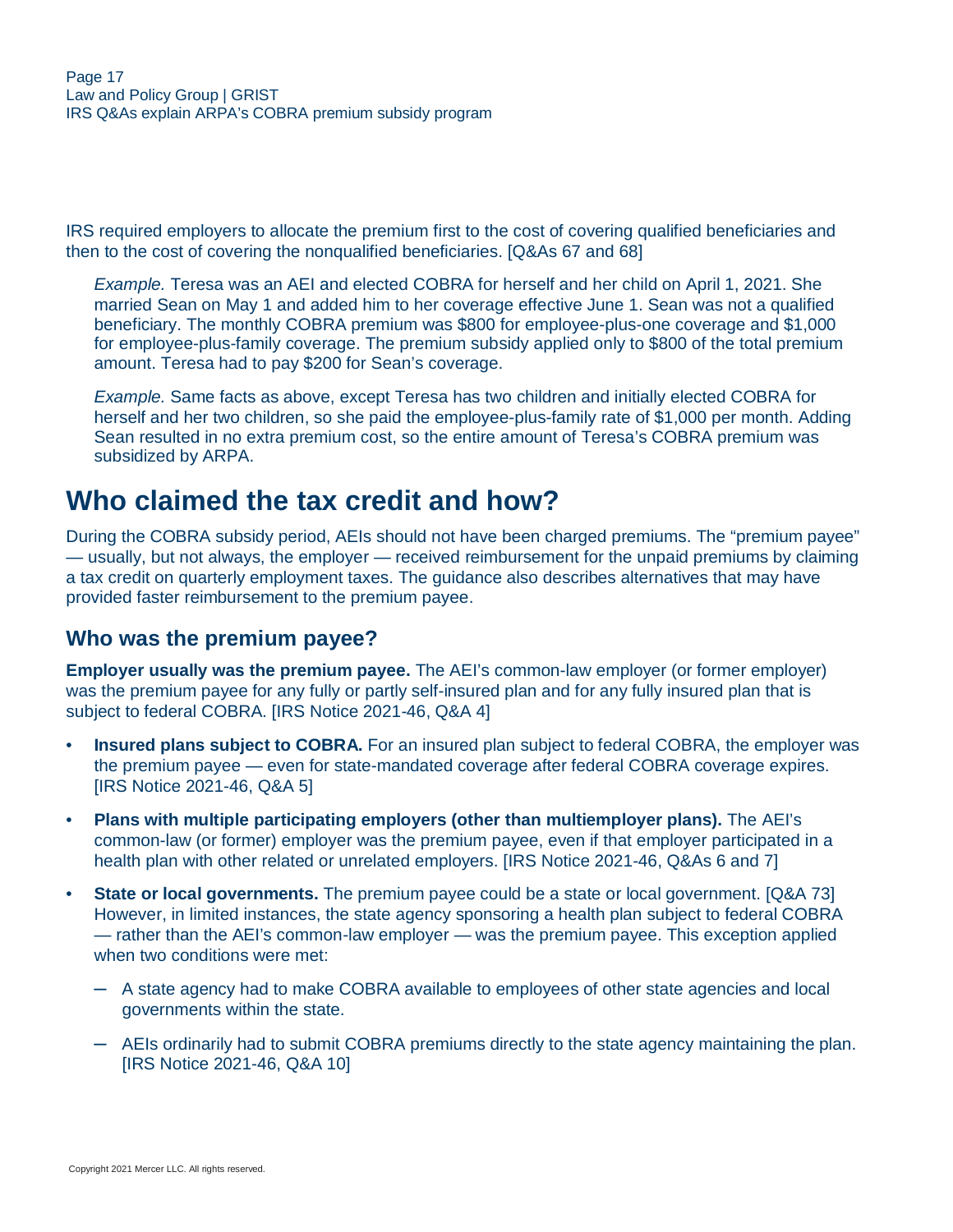- **Business transactions.** Building on [existing regulations,](https://ecfr.federalregister.gov/current/title-26/chapter-I/subchapter-D/part-54/section-54.4980B-9) the IRS states that when the selling group was responsible for offering COBRA coverage to M&A qualified beneficiaries after a business transaction, the entity within the selling group that maintained the group health plan — not the AEI's common-law employer — was the premium payee. [IRS Notice 2021-46, Q&A 9]
- **Third-party payers.** An employer that used a third-party payer (such as a professional employer organization or PEO) would generally be the premium payee. This rule applies even if the third-party payer was considered the employer for other purposes, although the IRS guidance provides a limited exception. [Notice 2021-31, Q&As 80–83 and Notice 2021-46, Q&A 8] An employer using a thirdparty payer should have consulted its tax advisor about how to claim the tax credit.

**Limited instances in which the plan or the insurer was the premium payee.** The premium payee differed for the following plans:

- A multiemployer plan, in which case the plan itself was the premium payee [Q&A 72]
- A plan that is neither self-insured nor subject to federal COBRA (such as [small insured plans subject](#page-14-0) [to a state continuation law,](#page-14-0) in which case the insurer was the premium payee
	- $-$  The premium payee may differ for certain Small Business Health Options Program (SHOP) plans. [Notice 2021-31, Q&A 72 and Notice 2021-46, Q&A 11]

**What if the insurer collected the premiums, but was not the premium payee?** The IRS guidance addresses how the COBRA subsidy worked when the insurer collected COBRA premiums directly from individuals covered under an insured plan (other than a multiemployer plan) subject to federal COBRA. The insurer had to treat AEIs as having paid the full COBRA premium during the subsidy period or face COBRA penalties. [Q&A 60] The employer had to pay the AEIs' premiums to the insurer during the COBRA subsidy period, regardless of the contractual arrangement between the employer and the insurer. The employer was the premium payee and could claim the tax credit.

#### **Important information about claiming the tax credit**

**When was the premium payee entitled to the tax credit?** The premium payee was entitled to the credit on the first day of the coverage period for which an AEI did not pay premiums because of the COBRA subsidy. This may have differed from the date that the premium payee would ordinarily require payment. For prior coverage periods, the premium payee was entitled to the tax credit on receipt of the AEI's COBRA election notice.

*Example.* A premium payee — in this case, the employer — uses the calendar month as its COBRA coverage period. COBRA premiums are due on day 10 of each month. On June 17, 2021, the employer received a COBRA election notice from an AEI, electing COBRA effective April 1, 2021. The employer was entitled to the tax credit as of June 17 for the premiums not paid by the AEI for the April, May and June coverage periods. Assuming that the AEI remained eligible for the COBRA subsidy, the employer was entitled to the tax credit for the July, August and September coverage periods on July 1, Aug. 1 and Sept. 1, respectively.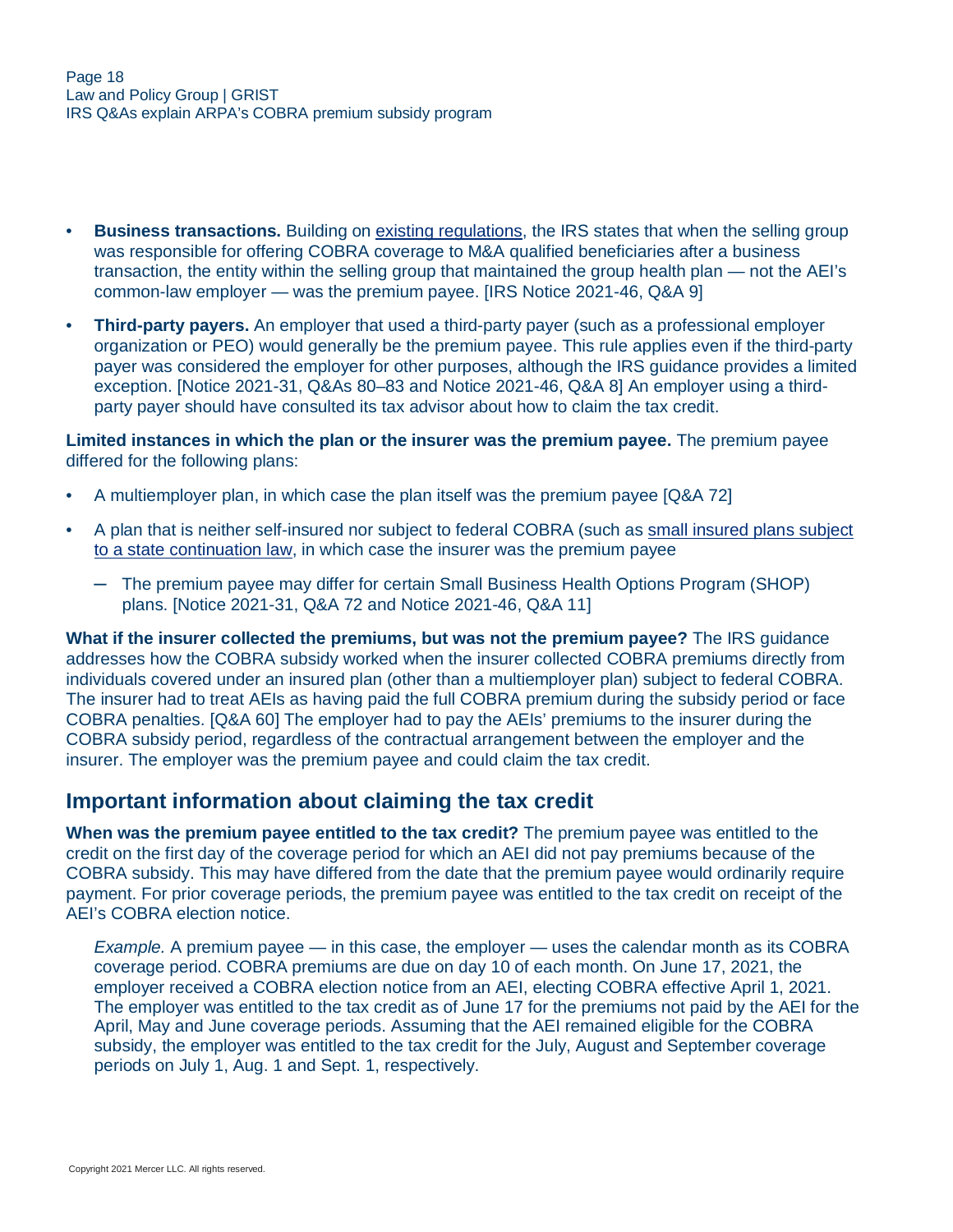If the AEI paid a premium that should have been subsidized, ARPA required the premium payee to reimburse the AEI within 60 days. The premium payee became entitled to the credit on the day of the reimbursement. [Q&As 74 and 85]

**How did the premium payee claim the tax credit?** Once entitled to the tax credit, the premium payee could claim the credit against its Medicare payroll taxes on the quarterly [IRS Form 941,](https://www.irs.gov/forms-pubs/about-form-941) *Employer's Quarterly Federal Tax Return*. If the credit exceeded the Medicare taxes owed for the quarter, the excess was refunded to the premium payee. The employer claiming the credit had to report the COBRA premium assistance provided and the number of individuals receiving COBRA subsidies. Even if a premium payee doesn't typically file a Form 941 (for example, a multiemployer plan with no employees), it had to do so to claim the credit. [Q&As 75 and 77]

A premium payee may have wanted to seek its credit before filing its quarterly Form 941, and the IRS guidance allowed for that. Once entitled to the credit, the premium payee could reduce its federal employment tax deposits by the amount of anticipated credits. A premium payee could also request an advance credit using [Form 7200,](https://www.irs.gov/forms-pubs/about-form-7200) *Advance Payment of Employer Credits Due to COVID-10.* [Q&As 75 and 76] The IRS cautions that deposits could not be reduced, nor advances requested, for a coverage period that had not yet begun.

Given the complexities involved, premium payees should have worked with their tax advisors on claiming the tax credit.

**What if the AEI failed to provide notice of disqualifying coverage?** An AEI eligible for disqualifying coverage had to notify the plan or face penalties for failing to do so. If the AEI did not provide this notice to the plan, the employer was still entitled to the credit for the COBRA coverage period during which the AEI was subsidy-ineligible. However, once the premium payee *knew* that the AEI was eligible for disqualifying coverage, the premium payee was not entitled to the tax credit. [Q&A 78]

### <span id="page-18-0"></span>**What substantiation and recordkeeping were required?**

To claim the tax credit for the COBRA subsidy, employers (or any other entity seeking the credit) had to keep records substantiating each individual's eligibility for the COBRA subsidy. [Q&As 4, 5 and 84] These records must be provided to the IRS on request. [Q&A 84]

**Employers could rely on self-certification.** Unless employers *knew* that the information supplied was incorrect, they could rely on an AEI's self-certification or attestation to substantiate that the individual had a reduction in hours or an involuntary termination and lacks disqualifying coverage. [Q&A 6] This is helpful, since employers generally did not know whether an individual was eligible for disqualifying coverage — with the possible exception of some individuals eligible for Medicare or a separate employer-sponsored retiree plan. Employers that did not keep records of whether terminations were involuntary or voluntary also appreciated this guidance.

**DOL model notices provided a self-certification form.** The DOL instructed employers using its model notices to enclose a [Summary of the COBRA Premium Assistance Provisions.](https://www.dol.gov/sites/dolgov/files/ebsa/laws-and-regulations/laws/cobra/premium-subsidy/summary-of-provisions.docx) The summary included a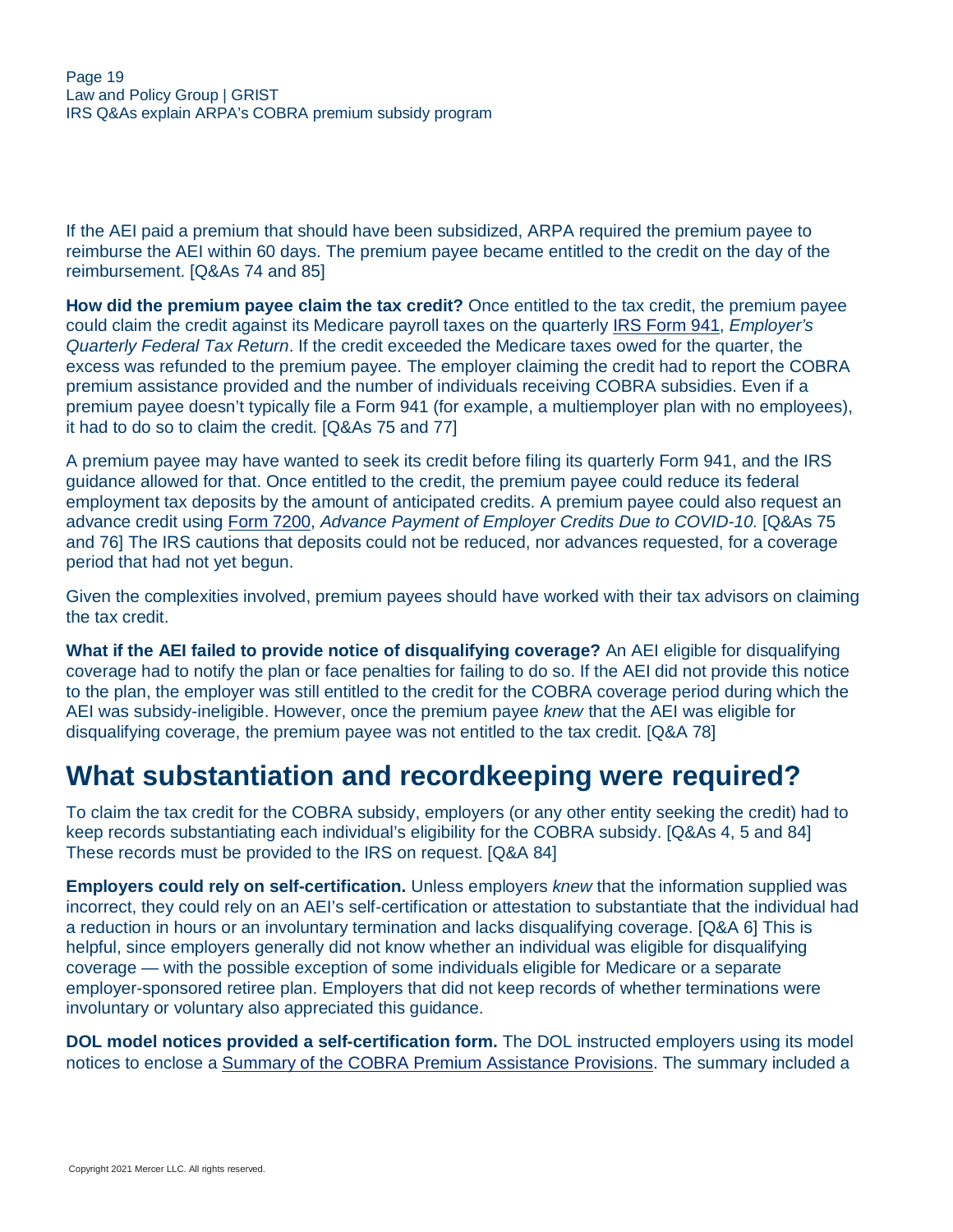two-page *Request for treatment as an assistance eligible individual* for qualified beneficiaries to attest that they were eligible for the subsidy. Although the IRS Q&As do not explicitly refer to the DOL's model notices, employers presumably could rely on a completed and executed request form to substantiate that a particular individual was an AEI.

**Should employers have required self-certification?** The IRS didn't mandate that employers obtain an AEI's self-certification. To claim the tax credit, an employer could use "other documentation" to substantiate that the individual was eligible for the COBRA subsidy. [Q&As 4 and 5] An employer may have employment records to demonstrate who lost health coverage from a reduction in hours or an involuntary termination. [Q&A 7] However, Notice 2021-31 doesn't give examples of what "other documentation" an employer could use to substantiate the absence of disqualifying coverage. Accordingly, requiring self-certification seemed to be the best course of action in most situations — at least for substantiating the absence of disqualifying coverage. The IRS allowed employers to condition the subsidy on an AEI's self-certification.

# <span id="page-19-0"></span>**Next steps for employers**

Employers should review their administration of the COBRA subsidy and coordinate with vendors to ensure compliance with the IRS's guidance. Here are some steps for employers to take:

- **Confirm and document proper distribution of required notices.**
	- ─ Confirm all individuals who lost coverage due to an involuntary termination or a reduction in hours were correctly identified and sent a notice. Some situations that may need to be revisited in light of the IRS Q&As include:
		- Did employees who quit as a result of a furlough receive a notice of the COBRA subsidy?
		- Were employees who quit due to loss of childcare (and their spouses and dependent children) treated as voluntary terminations when appropriate?
	- ─ Consider whether any individuals who had an involuntary termination or a reduction in hours *before* Oct. 1, 2019, were subsidy-eligible (and should have received a notice) for any period of extended COBRA coverage due to a disability, a second qualifying event or a state law requirement.
- **Comply with the outbreak period relief.**
	- Consider whether to permit AEIs electing the COBRA subsidy within the 60-day election period to subsequently (after the 60-day time frame to elect the subsidy has expired) elect COBRA retroactively to a qualifying event (or loss of coverage) before April 1, 2021.
		- Review prior communications to determine whether additional communications are necessary.
		- If permitting such elections, confirm that the insurer or stop-loss carrier will cover claims.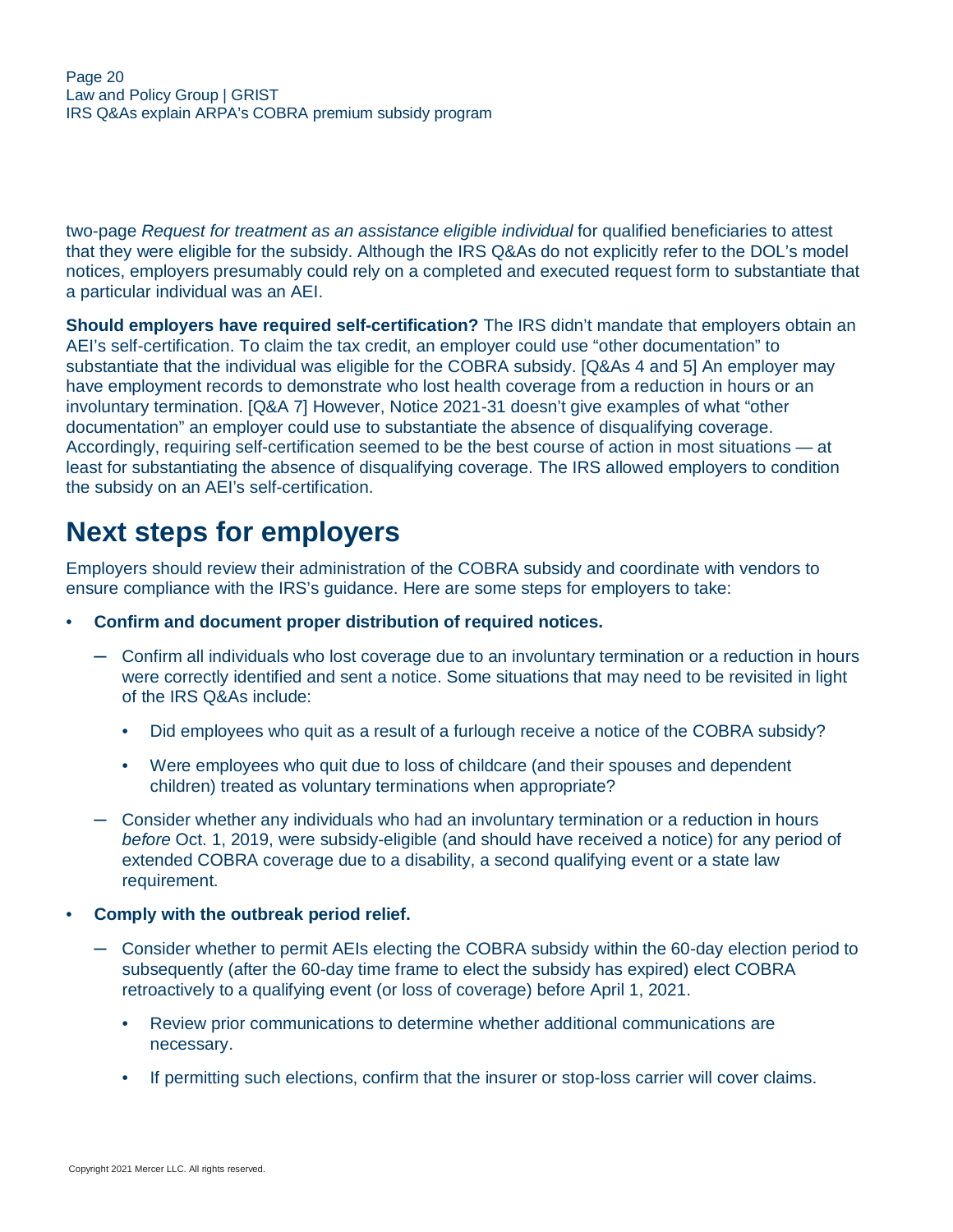#### • **Coordinate payment issues with insurer.**

- $-$  If an employer-sponsored insured plan (other than a multiemployer plan) is subject to federal COBRA and the insurer typically collects premiums directly from COBRA enrollees, make arrangements to pay AEIs' COBRA premiums directly to the insurer.
- ─ Coordinate how to administer the subsidy for a COBRA-covered plan's state-law extensions of coverage (such as in New York or California), and which entity will claim the tax credit.

#### • **Review substantiation and recordkeeping strategy.**

- ─ Consider whether to require self-attestations to substantiate entitlement to the tax credit.
- ─ Review self-attestations for completion, and keep them available to produce at the IRS's request.
- ─ Track notices of disqualifying coverage, and make sure that any qualified beneficiary eligible for disqualifying coverage was charged for COBRA.
- **Work with tax advisors, and prepare to claim the tax credit.**
	- ─ Line up assistance for completing and filing Form 941. Prepare to provide the number of individuals receiving the subsidy. Calculate the amount of the tax credit according to IRS guidance (for example, appropriately accounting for any employer COBRA subsidies and excluding the cost of COBRA coverage allocated to non-AEIs).
	- ─ Consider reducing deposits or, if necessary, filing a Form 7200 for faster recovery of the COBRA subsidy.
	- ─ Review recordkeeping strategy, and determine how long to maintain records substantiating the COBRA subsidy tax credit.
	- ─ If using a third-party payer (such as a PEO), consult a tax advisor to determine how the COBRA subsidy and tax credit will work.

### <span id="page-20-0"></span>**Related resources**

#### **Non-Mercer resources**

- [Notice 2021-58](https://www.irs.gov/pub/irs-drop/n-21-58.pdf) (IRS, Oct. 6, 2021)
- [Notice 2021-46](https://www.irs.gov/pub/irs-drop/n-21-46.pdf) (IRS, July 26, 2021)
- [Form 941](https://www.irs.gov/pub/irs-pdf/f941.pdf) (IRS, June 2021)
- [Instructions for Form 941](https://www.irs.gov/instructions/i941) (IRS, June 2021)
- [Notice 2021-31](https://www.irs.gov/pub/irs-drop/n-21-31.pdf) (IRS, May 18, 2021)